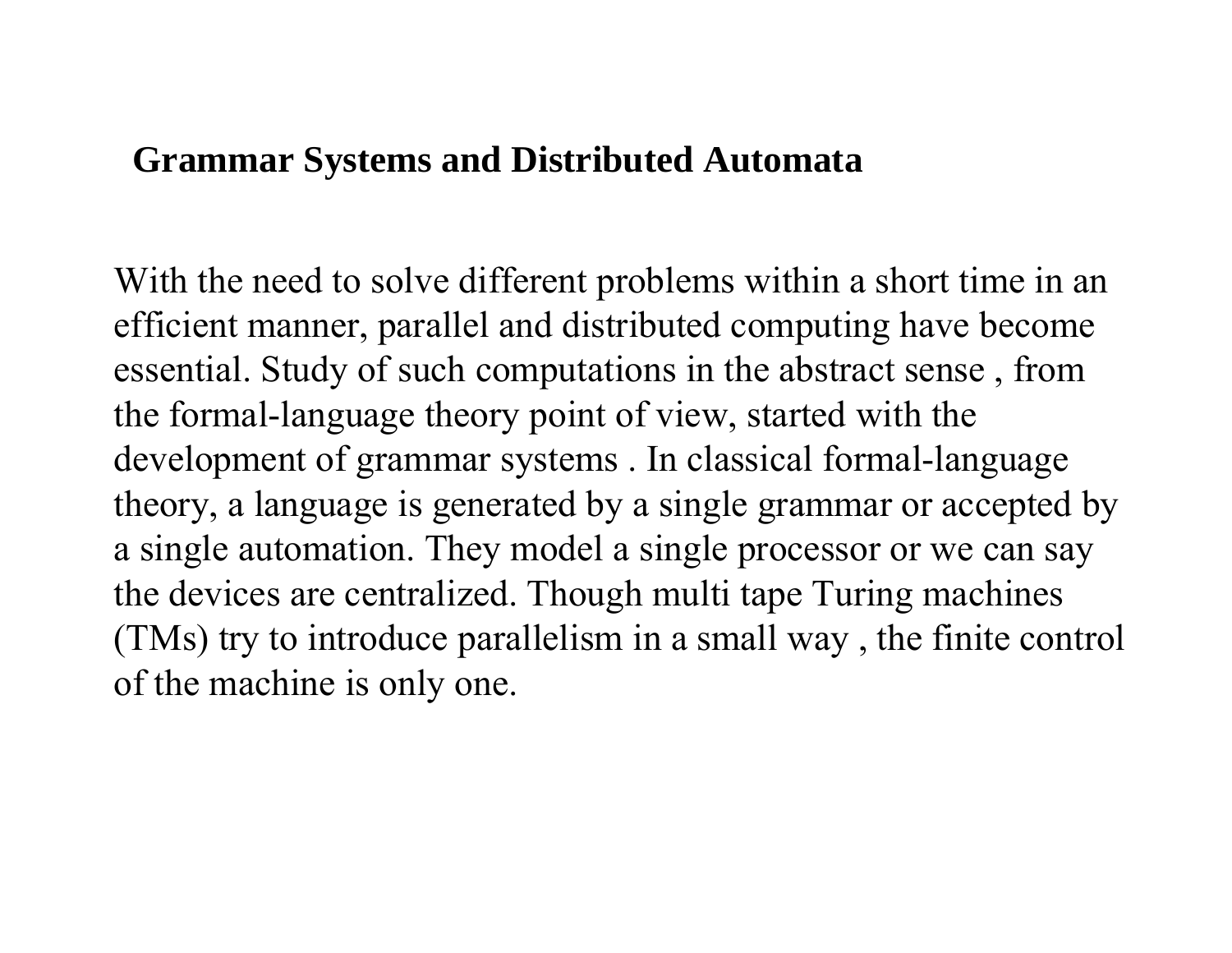The introduction of distributed computing useful in analyzing computation in computer networks , distributed databases etc., has led to the notions such as distributed parallelism, concurrency , and communication. The theory of grammar systems and the distributed automata are formal models for distributed computing, where these notions could be formally defined and analyzed.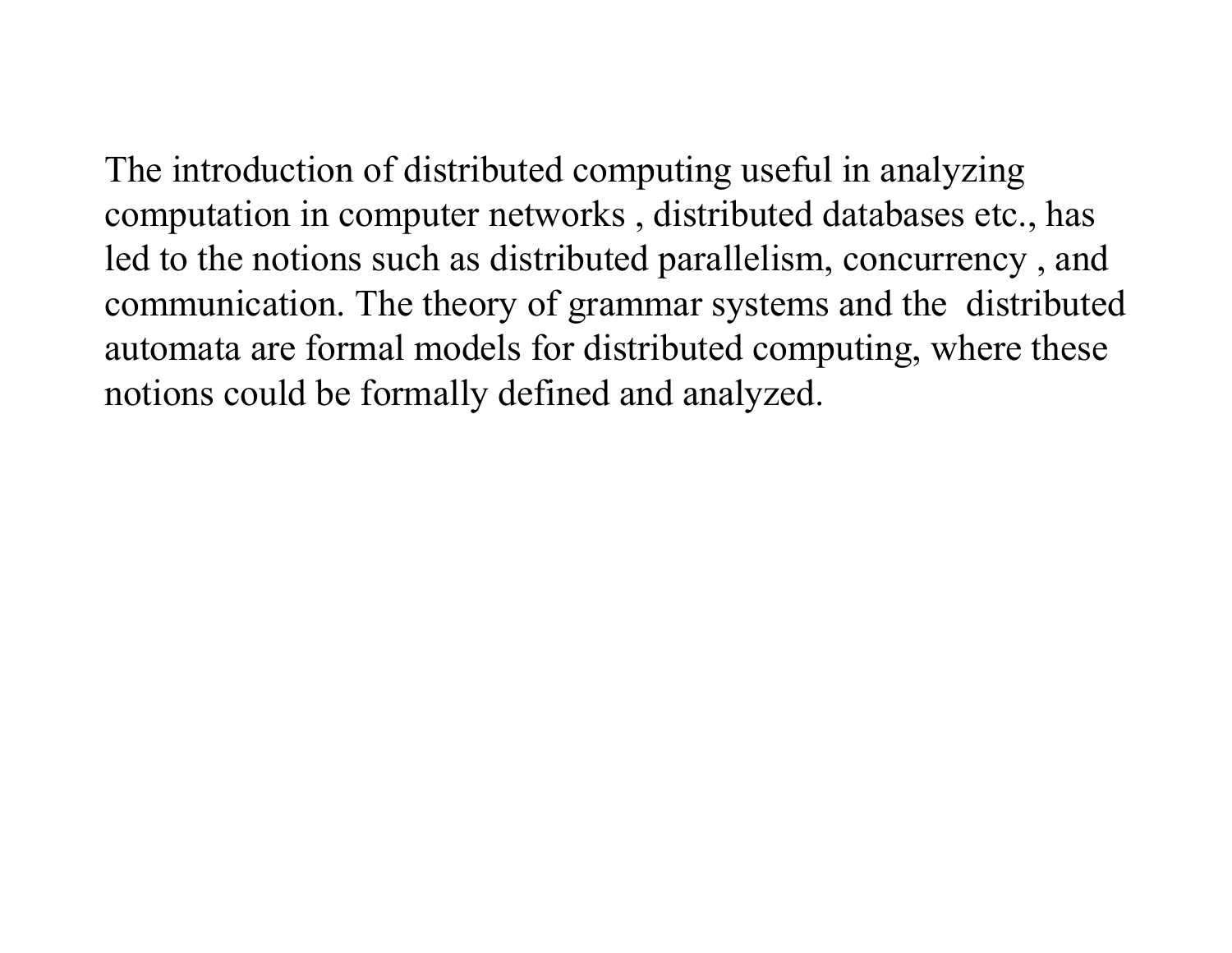### **CD Grammar Systems**

## **Definition**

A CD grammar system of degree  $n \ge 1$ , is a construct.:

$$
GS = (N, T, S, P_1, \dots, P_n)
$$

Where N and T are disjoint alphabets (non terminals and terminals);

 $S \in \mathbb{N}$  is the start symbol and  $P_1, \ldots, P_n$  are the finite sets of rewriting rules over  $N \cup T$  .  $P_1, \ldots, P_n$  are called components of the system.

Another way of specifying a CD grammar system is :

$$
GS = (N, T, S, G_1, \dots, G_n)
$$
  
where  $G_i = (N, T, P_i, S), 1 \le i \le n$ .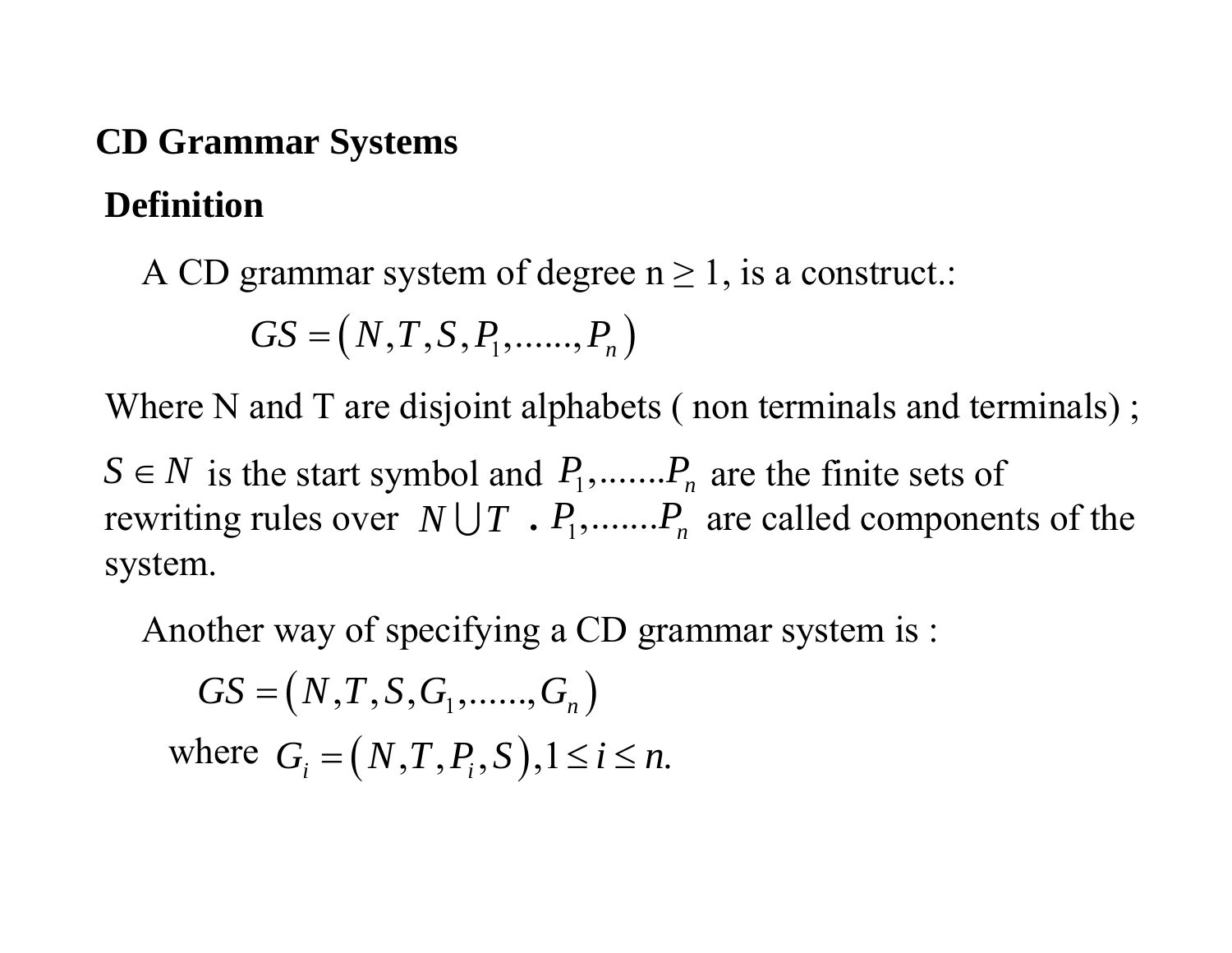### **Definition**

Let  $GS = (N, T, S, P_1, \ldots, P_n)$  be a CD grammar system. We now define different protocols of co-operation.

1. Normal mode  $(* \mod e) : \Rightarrow$  is defined by,  $x \Rightarrow y$  without any restriction. \*  $(* \text{ mod } e): \Rightarrow$  is defined by,  $x \Rightarrow y$ \* mode):= *Pie* ) : ⇒

The student works on the blackboard as long as he wants.

2. Terminating mode  $(t \mod e)$ : for each  $i \in \{1, \ldots, n\}$ , the

terminating derivation by the ith component, denoted by  $\Rightarrow$ , is defined by  $x \Rightarrow y$  *if* and only *if*  $x \Rightarrow y$  and there is no  $withE$ *i P t*  $\Rightarrow$ *i t P x* ⇒ *y* \* *Pi*  $x \Rightarrow y$  and there is no  $z \in (N \cup T)^{*}$  $\overrightarrow{P_i}$   $\sim$   $\cdot$ *y z*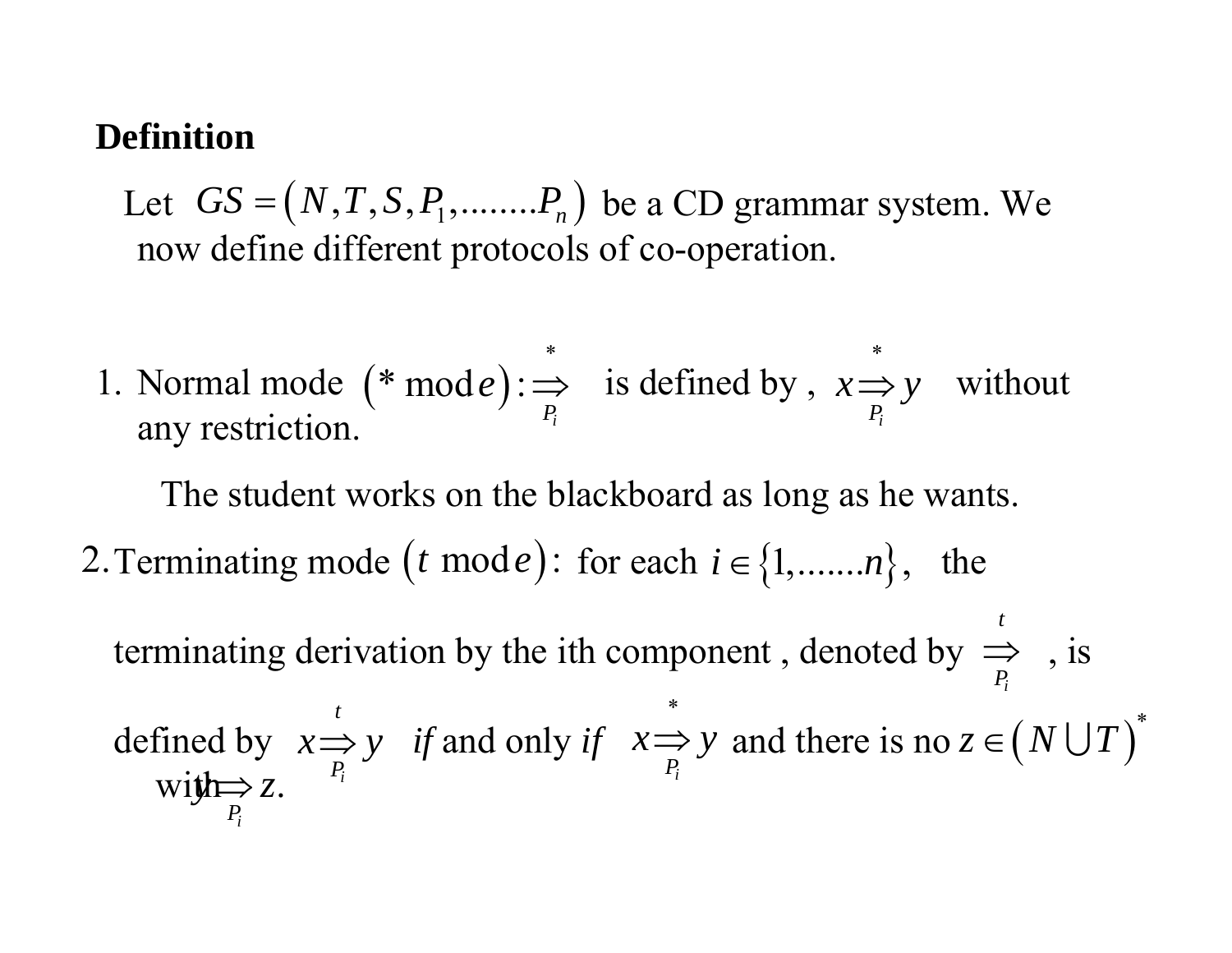3. = k mode : For each  $i \in \{1, \ldots, n\}$  the k-steps derivation by the ith component, denoted by  $\implies$ , is defined by  $x \Rightarrow y$  if and only if there are  $x_1, \ldots, x_{k+1} \in (N \cup T)$  such that and for each  $j$  ,  $1 \leq j \leq k$ *i k P*  $=$  $\Rightarrow$  , is defined by  $x = p_i$ *k P*  $x \Rightarrow y$  $=$  $\Rightarrow$  $\big(N\,\dot{\cup}\,T\big)^*$  $x_1, \ldots, x_{k+1} \in (N \cup T)$  such that  $x = x_i$ ,  $y = x_{k+1}$ 

$$
x_j \underset{P_i}{\Longrightarrow} x_{j+1}.
$$

4.  $\leq$  k mode : For each component  $P_i$ , the  $\leq$  k – steps derivation by the ith component denoted by  $\Rightarrow$ , is defined by : , *ik P*  $\leq$  $\Rightarrow$ 

'

$$
x \stackrel{\leq k}{\Longrightarrow} y \text{ if and only if } x \stackrel{\equiv k}{\Longrightarrow} y \text{ for some } k \leq k.
$$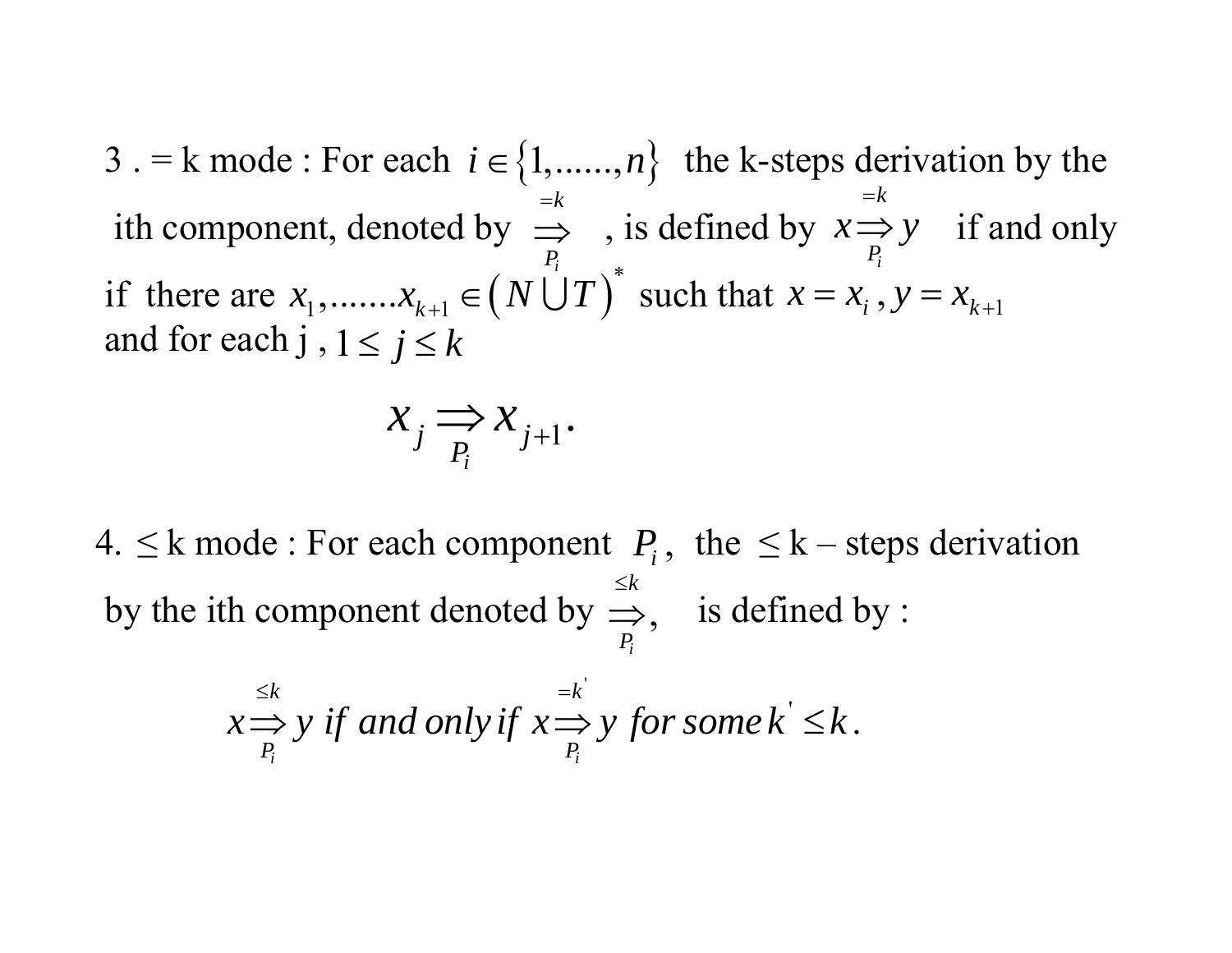5.  $\geq$  k mode : The  $\geq$  k steps of derivation by the ith component, denoted as  $\Rightarrow_{P_i}^{\geq k}$ , is defined by

$$
x \stackrel{\geq k}{\Longrightarrow} y \text{ if and only if } x \stackrel{\stackrel{\equiv k'}{\Longrightarrow}}{P_i} y \text{ for some } k' \geq k.
$$

Let 
$$
D = \{*,t\} \cup \{\leq k, \geq k, =k | k \geq 1\}.
$$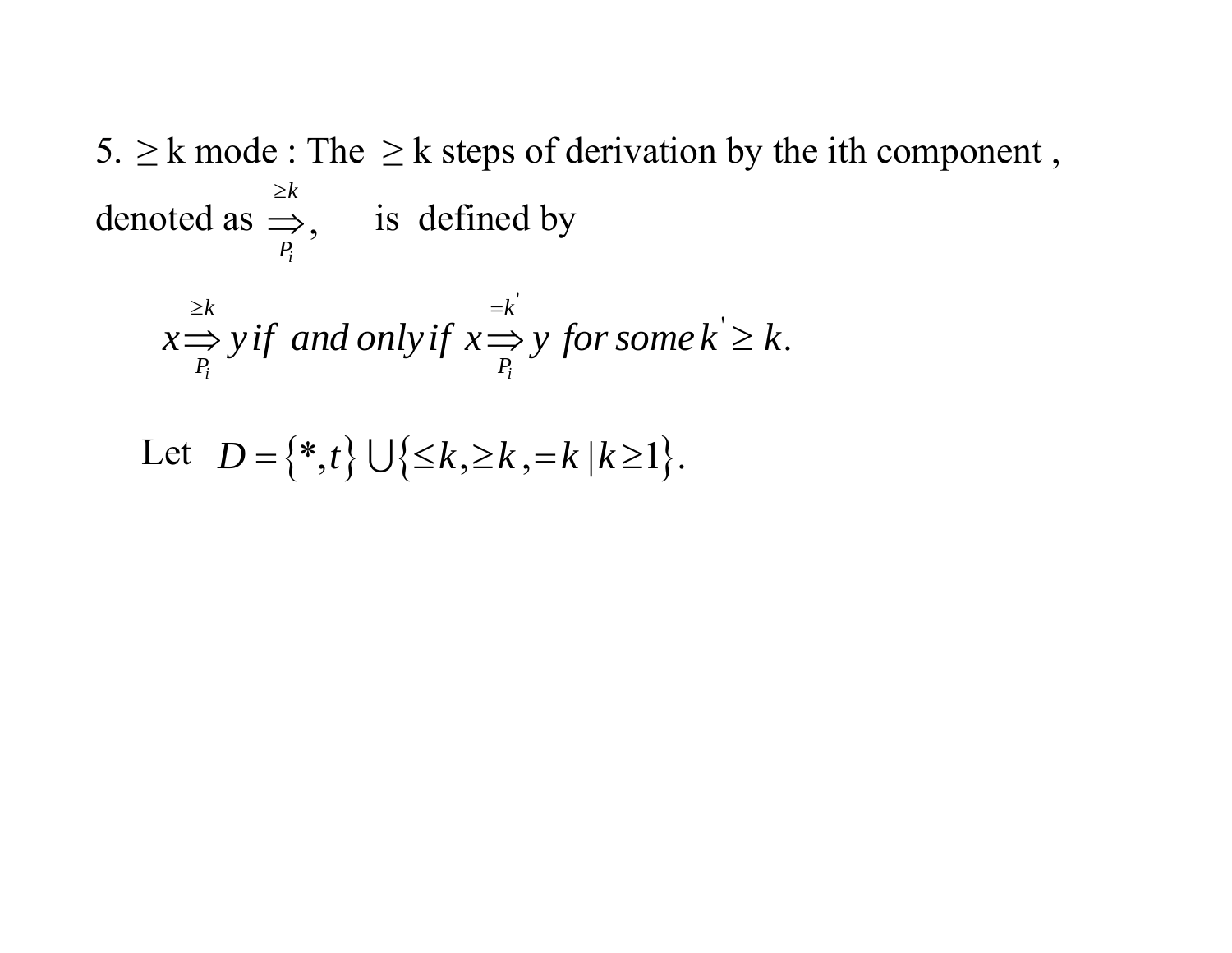### **Definition**

The language generated by a CD grammar system  $GS = (N, T, S, P_1, \ldots, P_n)$  in derivation mode  $f \in D$  is :

$$
L_f\left(GS\right) = \begin{cases} W \in T^* \mid S \xrightarrow{f} \alpha_1 \xrightarrow{f} \alpha_2 \dots \xrightarrow{f} \alpha_m = w, m \ge 1, \\ 0 \qquad \qquad \vdots \\ 0 \qquad \qquad 1 \le i_j \le n, 1 \le j \le m \end{cases}
$$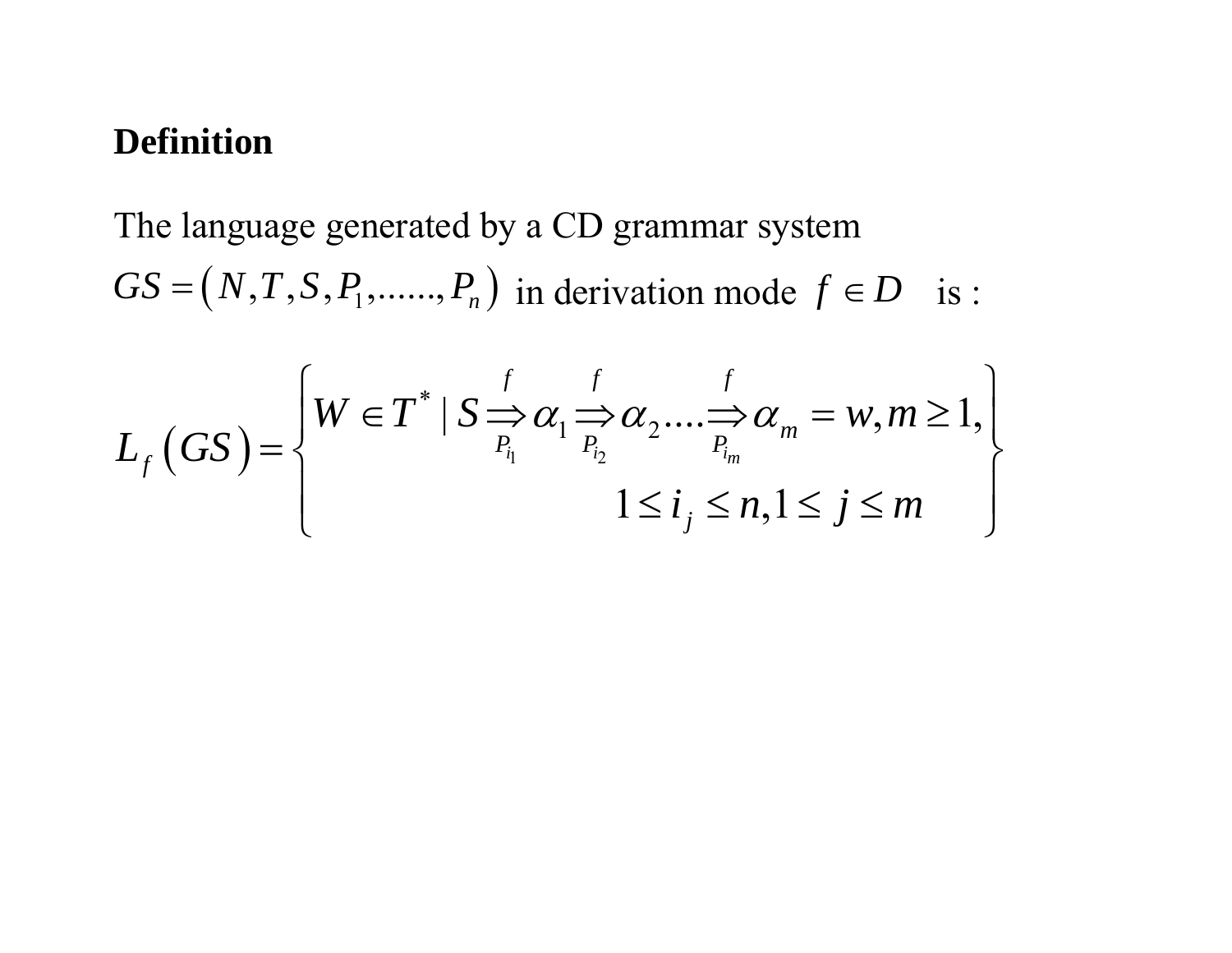### **Example**

1. Consider the following CD grammar system :  $GS_1 = (\{S, X, X', Y', Y')\}, \{a, b, c\}, S, P_1, P_2\},\$  $P_1 = \{ S \rightarrow S, S \rightarrow XY, X' \rightarrow X, Y' \rightarrow Y \}$  $P_2 = \{ X \rightarrow aX', Y \rightarrow bY'c, X \rightarrow a, Y \rightarrow bc \}$ 

If  $f =$   $*$  mode, the first component derives  $S \Rightarrow XY$  the second component derives from  $Y$ ,  $bYc$ , it can switch to first component or derive  $aX'$  from X.

In the first component  $X'$  can be changed to  $X$  *or*  $Y'$  can be changed to Y or both . The derivation proceeds similarly.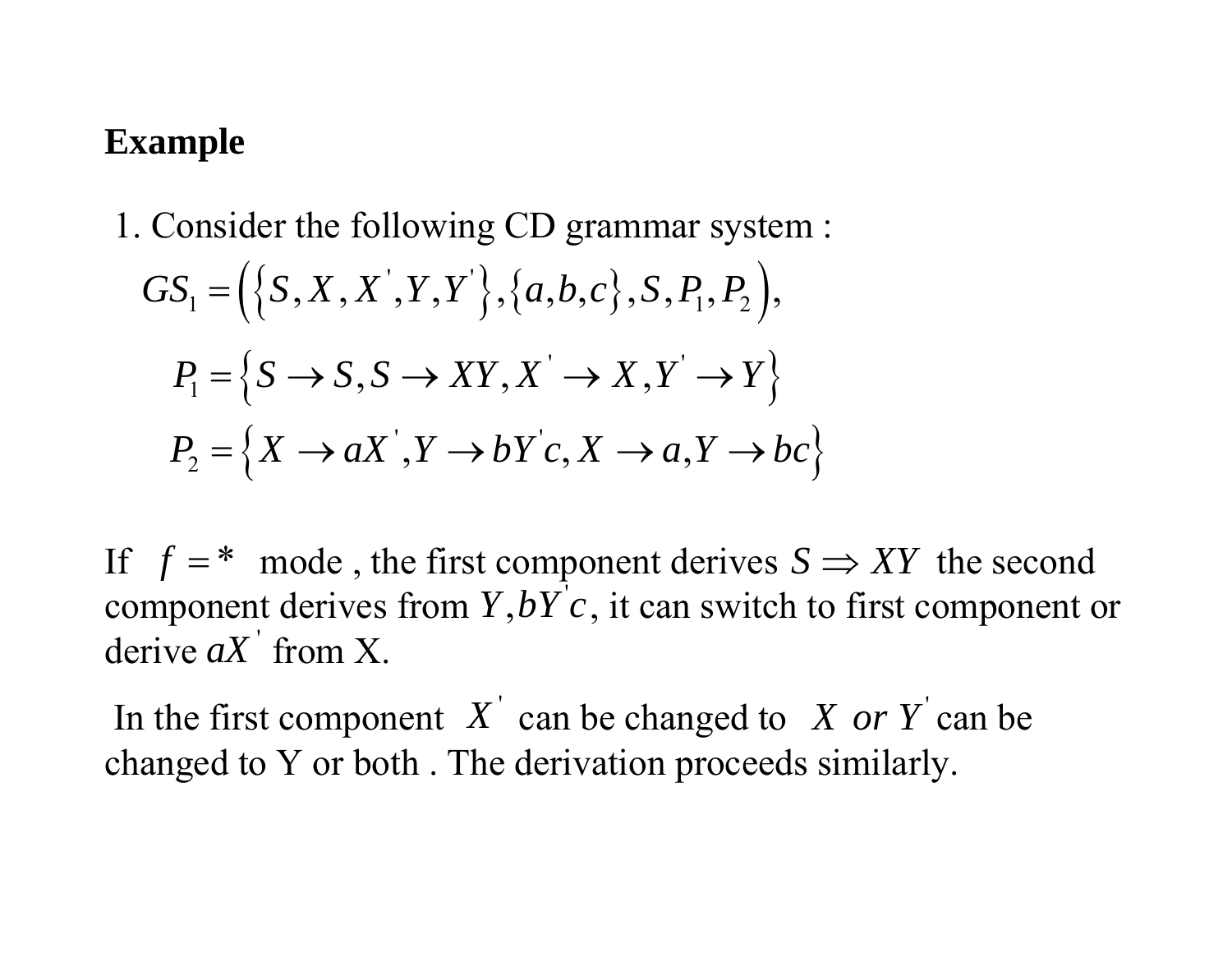It is not difficult to see that the language generated is

$$
\left\{a^mb^nc^n\setminus m,n\geq 1\right\}.
$$

The same will be true for

 $t \mod e, =1 \mod e, \geq 1 \mod e, \leq k \mod e \text{ for } k \geq 1.$ 

But, if we consider  $= 2$  mode, each component should execute two steps . In the first component  $S \Rightarrow S \Rightarrow XY$  . In the second component,  $XY \Rightarrow aX'Y \Rightarrow aX'bY'c$ .

Then control goes back to component one where  $X'$  and  $Y'$  are changed to X and Y in two steps. The derivation proceeds in the similar manner.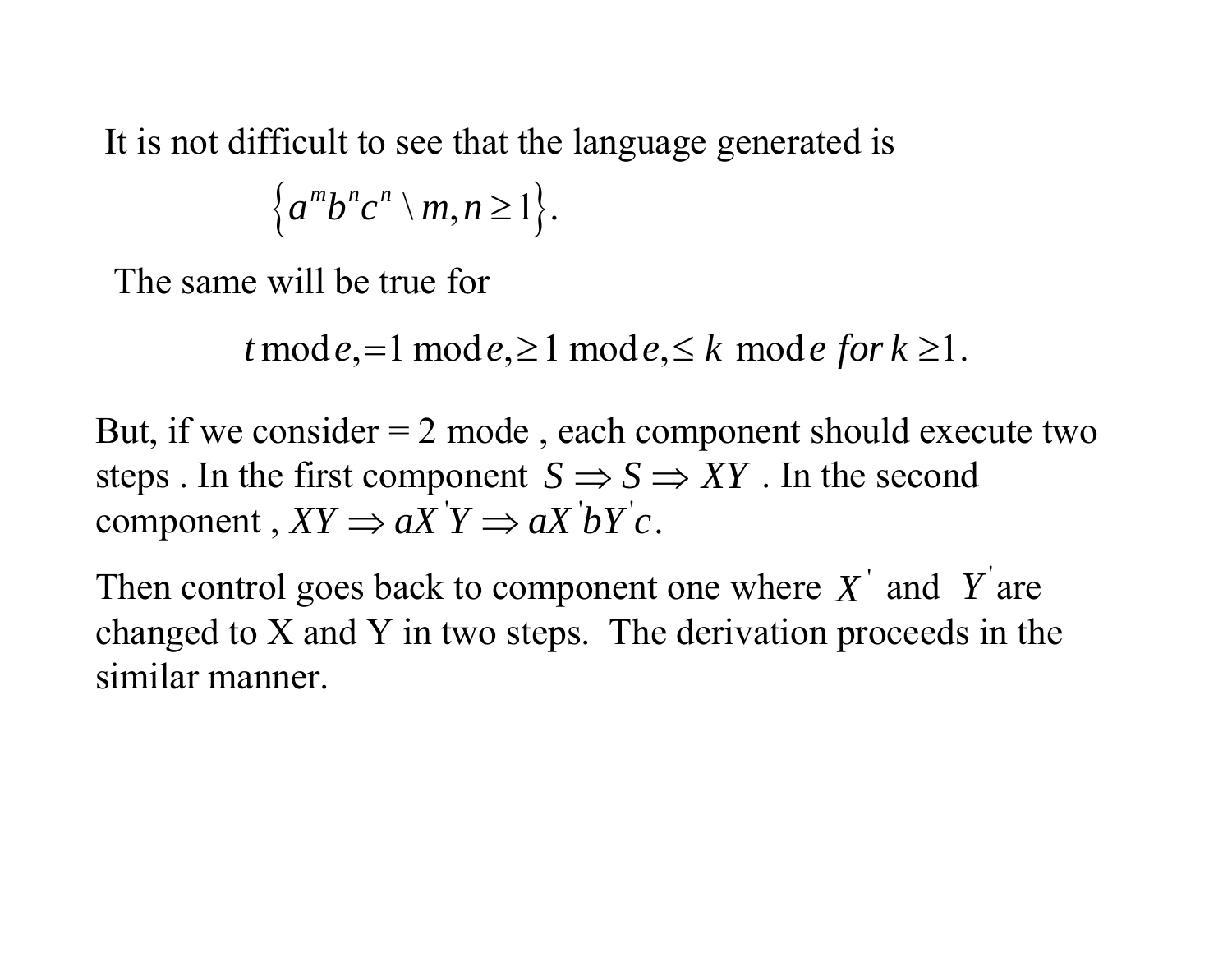It is easy to see that the language generated by  $GS<sub>1</sub>$  in the  $= 2$  mode is  $\{a^n b^n c^n \mid n \ge 1\}$ . A similar argument holds for  $\ge 2$  – mode also and the language generated is the same .  $\geq$ 

At most , two steps of derivation can be done in each component . Hence, in the case of  $=k$  or  $\geq k$  mode where  $k \geq 3$ , the language generated is the empty set.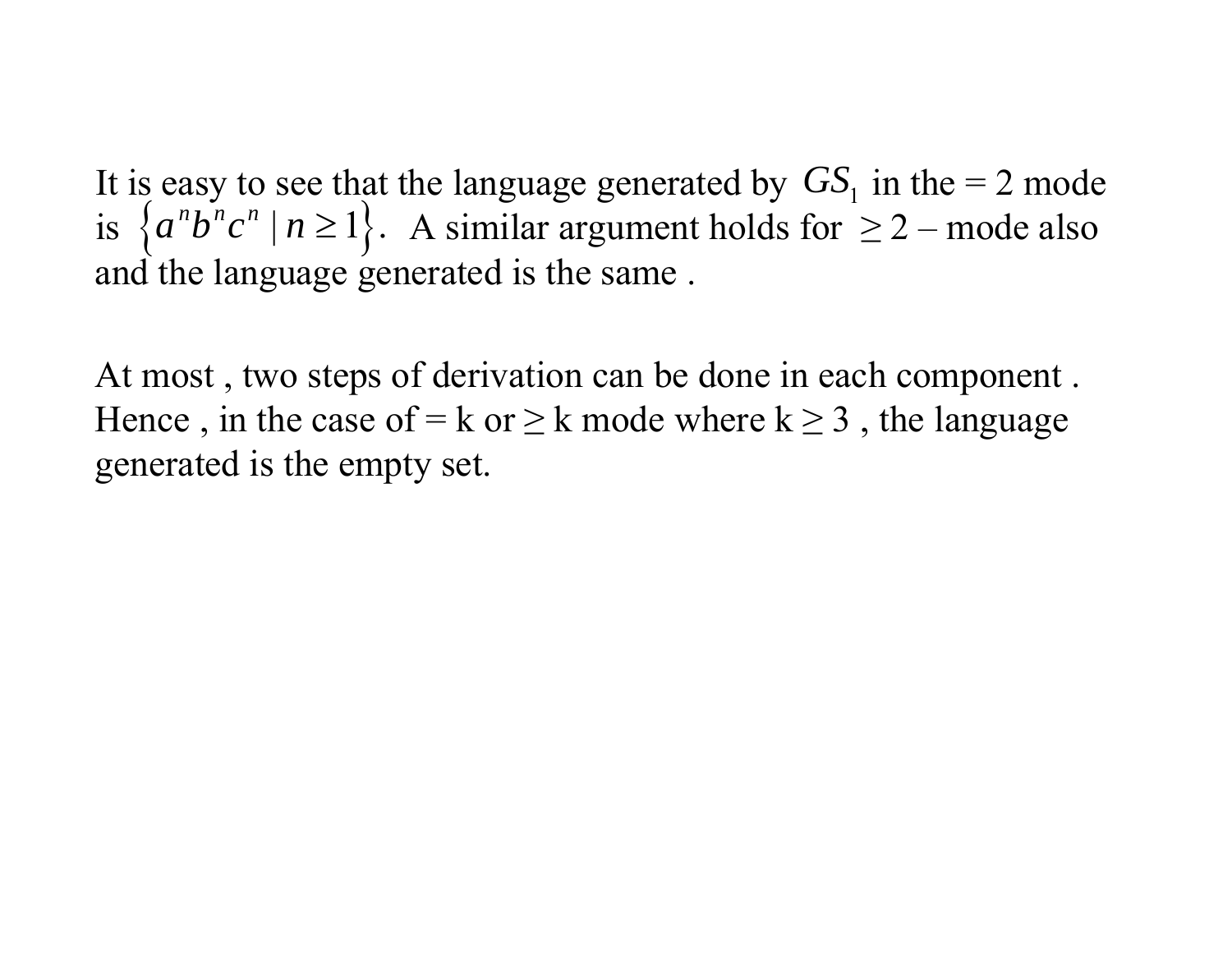2. 
$$
GS_2 = (\{S, A\}, \{a\}, S, P_1, P_2, P_3)
$$
  
\n $P_1 = \{S \rightarrow AA\}$   
\n $P_2 = \{A \rightarrow S\}$   
\n $P_3 = \{A \rightarrow a\}$ 

In the \* mode  $\{a^n \mid n \ge 2\}$  is generated as the control can switch from component to component at any time.

A similar results holds for  $\geq 1, \leq k(k \geq 1)$  modes. For  $= 1, = k$ ,  $\geq k(k \geq 2)$ , the language generate is empty as  $S \rightarrow AA$  can be used only once in  $P_1$  and  $A \rightarrow a$  can be used once in  $P_3$ .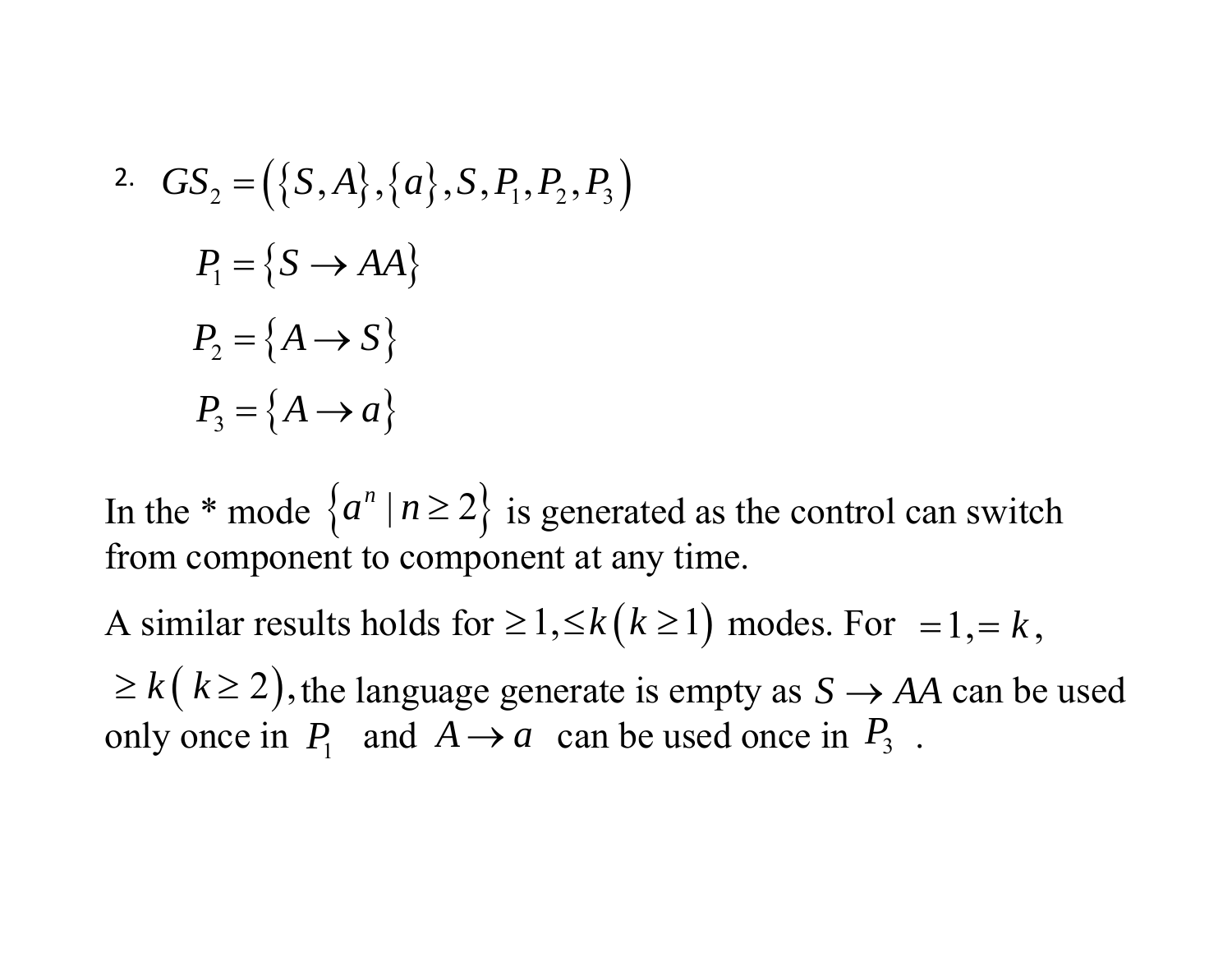In the *t* mode in  $P_1$ ,  $S \Rightarrow AA$  and if the control goes to  $P_3$  from AA, *aa* is derived . If the control goes to  $P_2$  from AA, SS is derived. Now the control has to go to  $P_1$  to proceed with the derivation

 $SS \Rightarrow AAAA$ , and if the control goes to  $P_2$ ,  $S^4$  is derived; if it goes to  $P_3$ ,  $a^4$  is derived. It is easy to see that the language generated in *t* mode is

$$
\left\{a^{2^n} \mid n \geq 1\right\}.
$$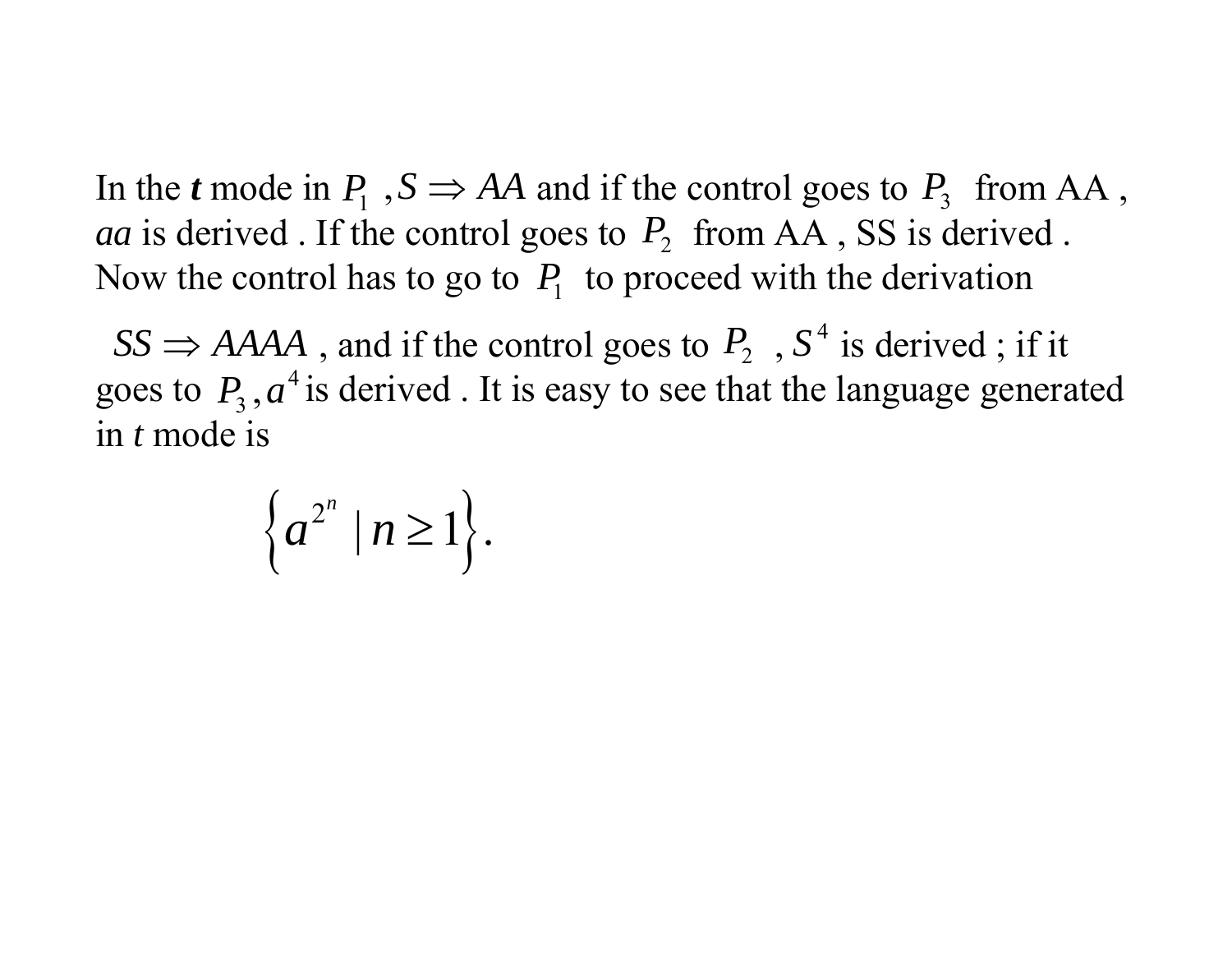$$
3. GS_3 = (\{S, X_1, X_2\}, \{a, b\}, S, P_1, P_2, P_3),
$$

where

$$
P_1 = \{ S \to S, S \to X_1 X_1, X_2 \to X_1
$$
  
\n
$$
P_2 = \{ X_1 \to aX_2, X_1 \to a \}
$$
  
\n
$$
P_3 = \{ X_1 \to bX_2, X_1 \to b \}
$$

In \* mode, = 1,  $\geq$  1 mode,  $\leq$  k mode ( $k \geq 2$ ), t mode the language generated will be  $\{w \mid w \in \{a,b\}^*, |w| \ge 2\}$ . In = 2 mode, each component has to execute two steps, so the language generated will be  $\{ww | w \in \{a,b\}^+\}.$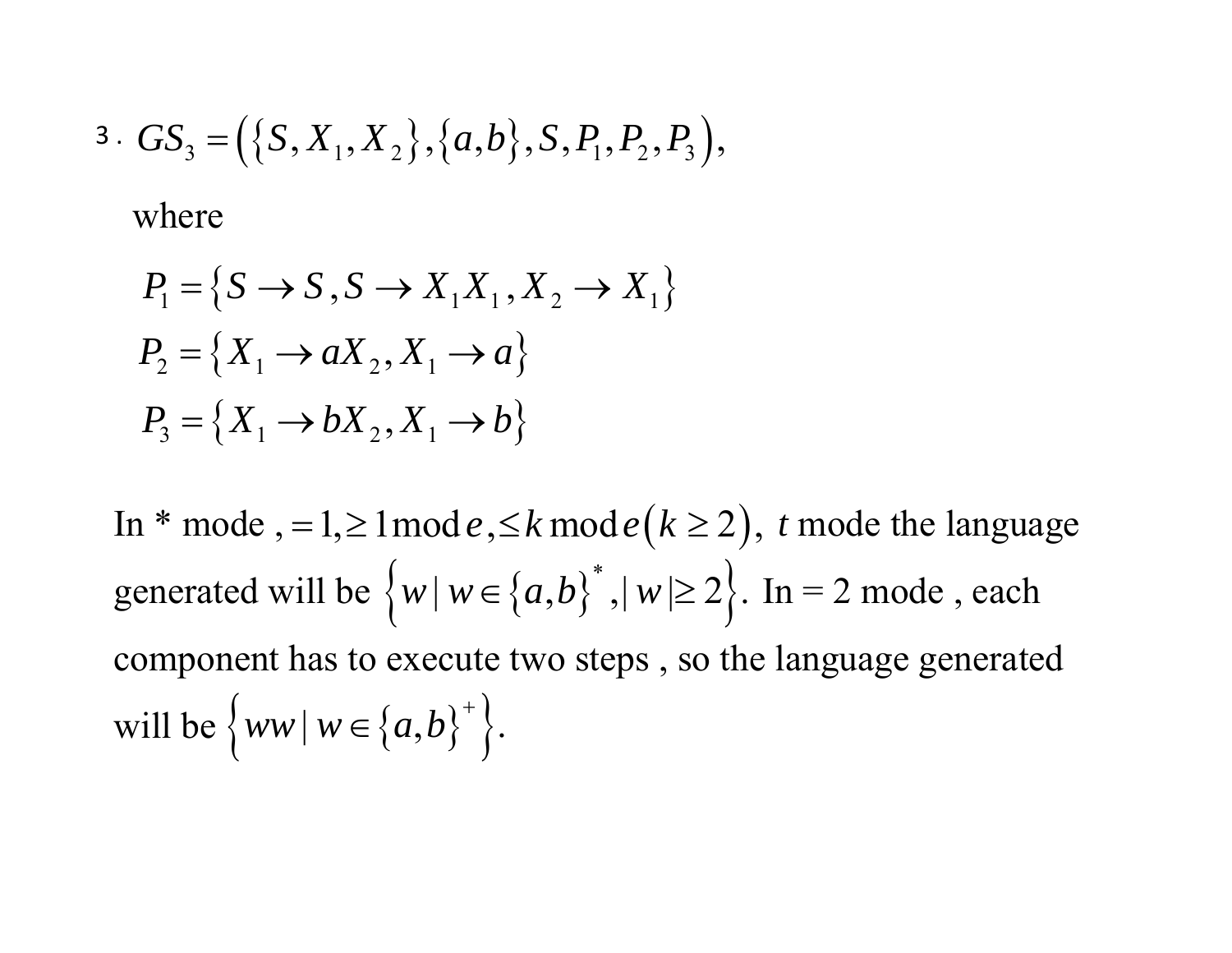A similar argument holds for  $\geq 2$  steps . For  $=$ the language generated is empty , as each component can use at most two steps before transferring the control.  $k$  *or*  $\geq$   $k$  mod  $es$   $(k \geq 3)$  ,

We state some results about the generative power without giving proof. The proofs are fairly simple , and can be tried as exercise . It can be easily seen that for CD grammars systems working in any of the modes defined having regular , linear , context – sensitive , or type 0 components , respectively , the generative power does not change ; i.e., they generate the families of regular , linear, context – sensitive , or recursively enumerable languages , respectively .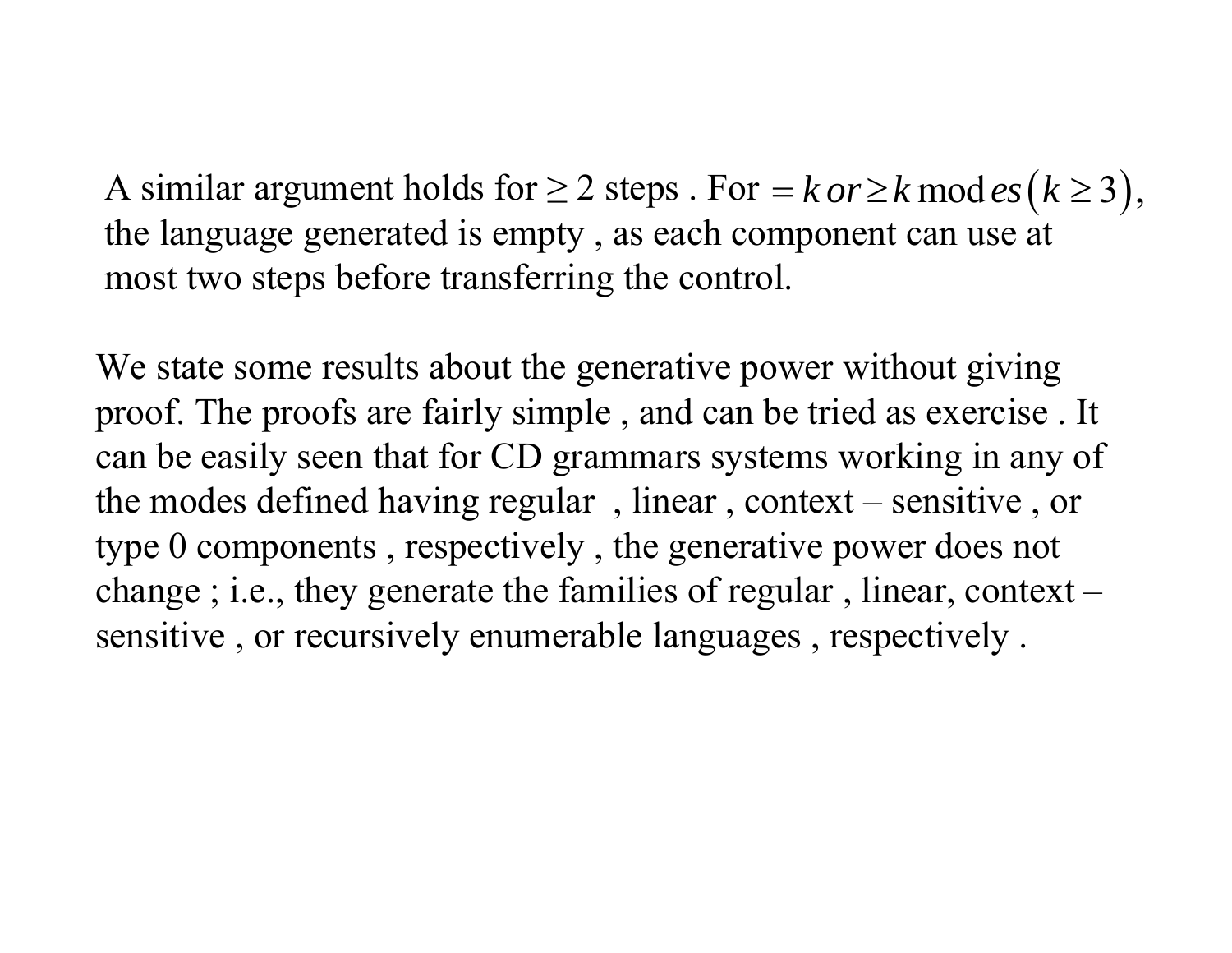But by the example given , we find that CD grammar systems with context – free components can generate context – sensitive languages. Let  $\mathcal{CD}_n(f)$  denote the family of languages generated by CD grammar systems with  $\varepsilon$  – *free* context free components, the number of components being at most n . When the number of components is not limited, the family is denoted by  $CD_{\infty}(f)$  if  $\varepsilon$  - *rules* are allowed the corresponding families are denoted by  $\varepsilon$  – *rules* 

 $\mathsf{CD}_n^\varepsilon(f)$  and  $\mathsf{CD}_\infty^\varepsilon(f)$  , respectively . ∞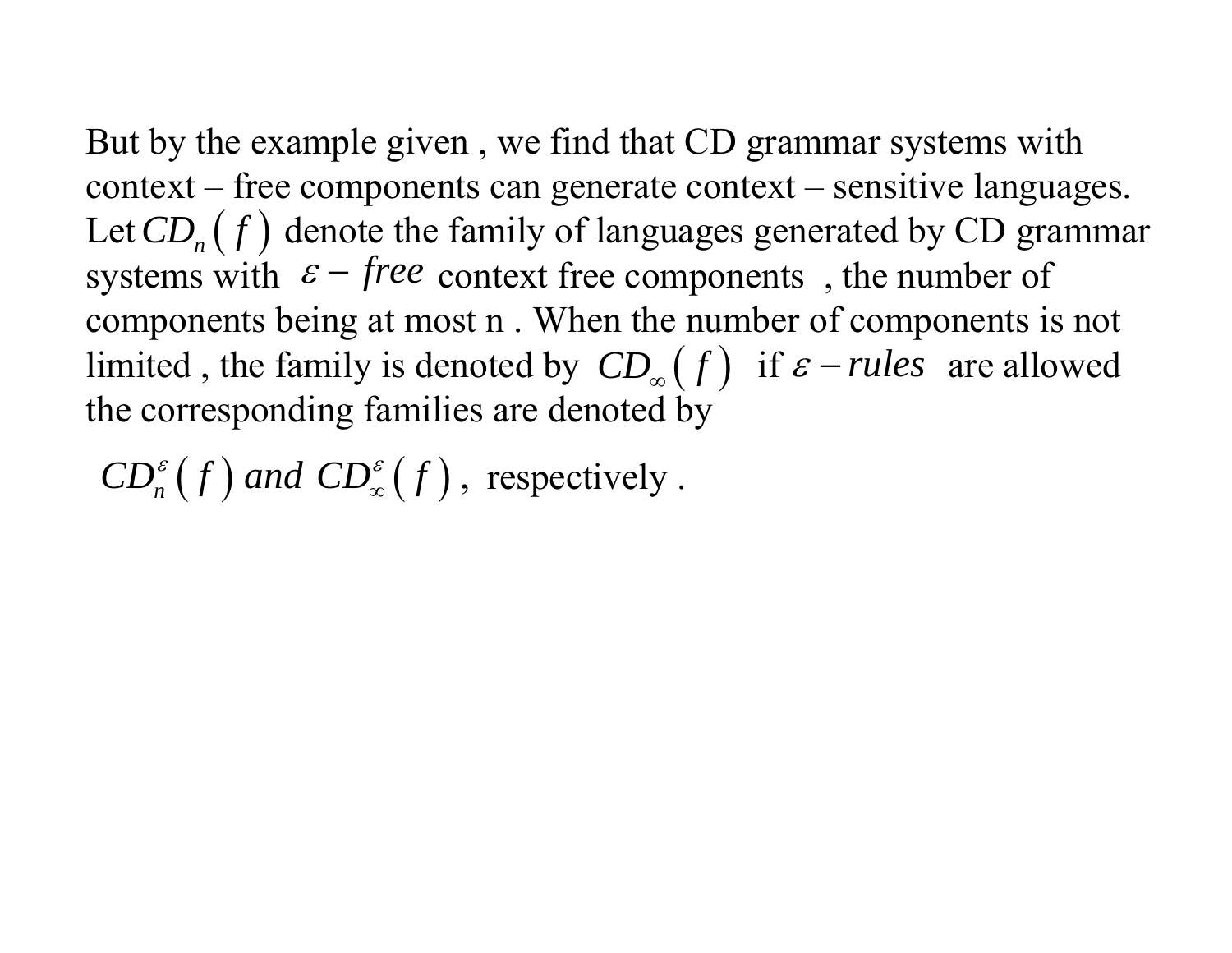### **PC Grammar systems**

## **Definition**

# A PC grammar system of degree n,  $n \ge 1$ , is an  $(n + 3)$  – tuple :  $GP = (N, K, T, (S_1, P_1), \dots, (S_n, P_n)),$

Where N is a non - terminal alphabet, T is a terminal alphabet,

 $K = \{Q_1, Q_2, \ldots, Q_n\}$  are query symbols . N,T,K are mutually disjoint .  $P_i$  is a finite set of rewriting rules over  $N \cup K \cup T$ , and  $S_i \in N$  for all  $1 \le i \le n$ .

 $Let \ V_{GP} = N \bigcup K \bigcup T$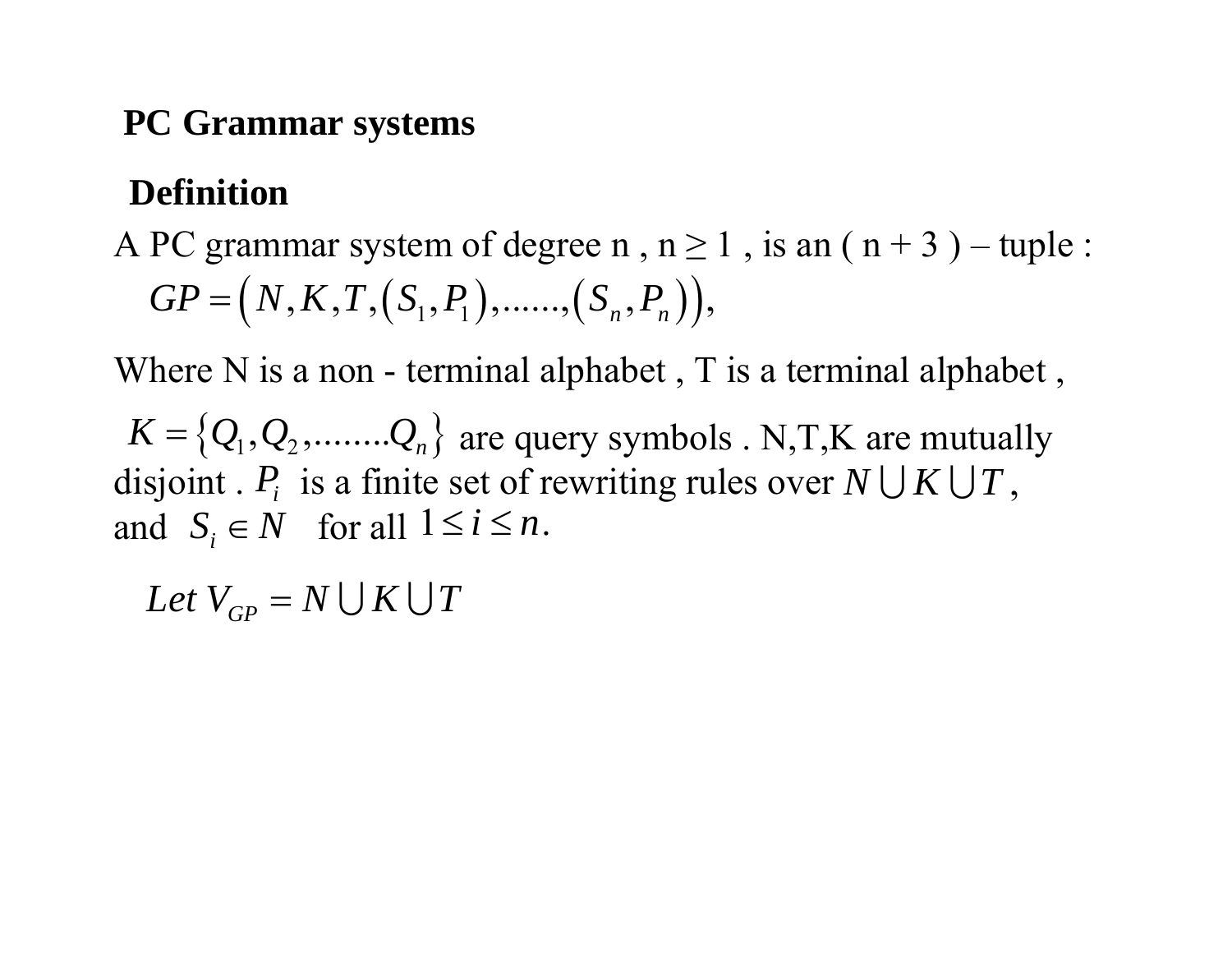The sets  $P_i$  are called components of the system. The index i of  $Q_i$ points to the ith component  $P_i$  of GP.

An equivalent representation for GP is  $(N, K, T, G_1, \ldots, G_n)$ , where  $G_i = (N \cup K, T, S_i, P_i), 1 \le i \le n$ .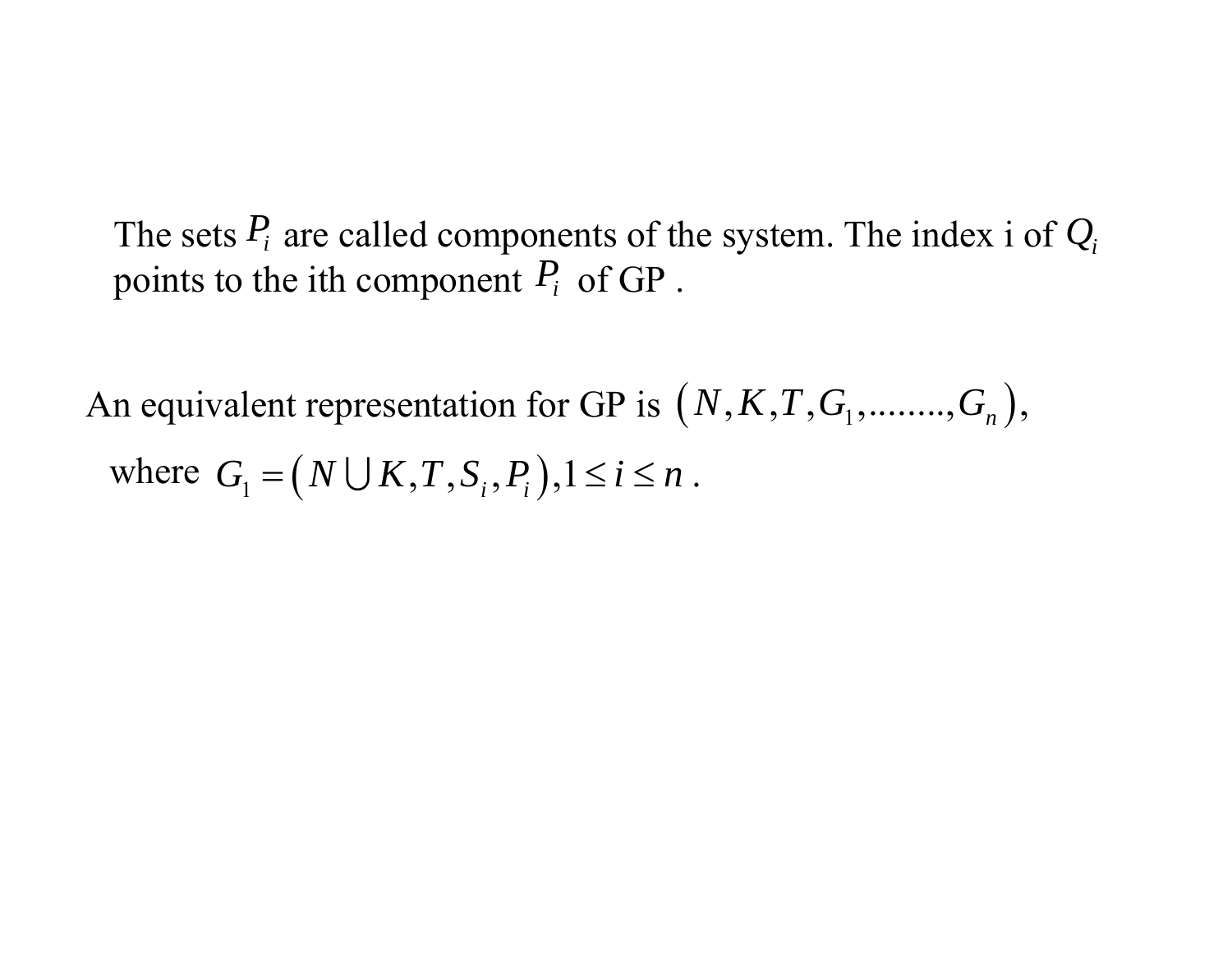### **Definition**

Given a PC grammar system  $GP = (N, K, T, (S_1, P_1).....(S_n, P_n))$ , as above for two n – tuples  $(x_1, x_2, \ldots, x_n)$ ,  $(y_1, \ldots, y_n)$ , with  $x_i, y_i \in V_{GP}^*$ ,  $1 \le i \le n$ , where  $x_i \notin T^*$ , we write  $(x_1, \ldots, x_n) \Rightarrow (y_1, \ldots, y_n)$ 

if one of the two following two cases holds.

1. For each  $i, 1 \le i \le n, |x_i|_K = 0$  (i.e., no query symbol in  $x_i$ ), and either  $x_i \Rightarrow y_i$  by a rule in  $P_i$  or  $x_i = y_i \in T^*$ .

2. There is  $i, 1 \le i \le n$ , such that  $|x_i|_K > 0$ . (i.e.,  $x_i$  has query symbols ). Let for each such i  $x_i = z_1 Q_{i_1} z_2 Q_{i_2} ... z_t Q_{i_t} z_{t+1}$ ,  $t \ge 1$  for  $z_i \in (N \cup T)^*$ ,  $1 \le j \le t+1$ .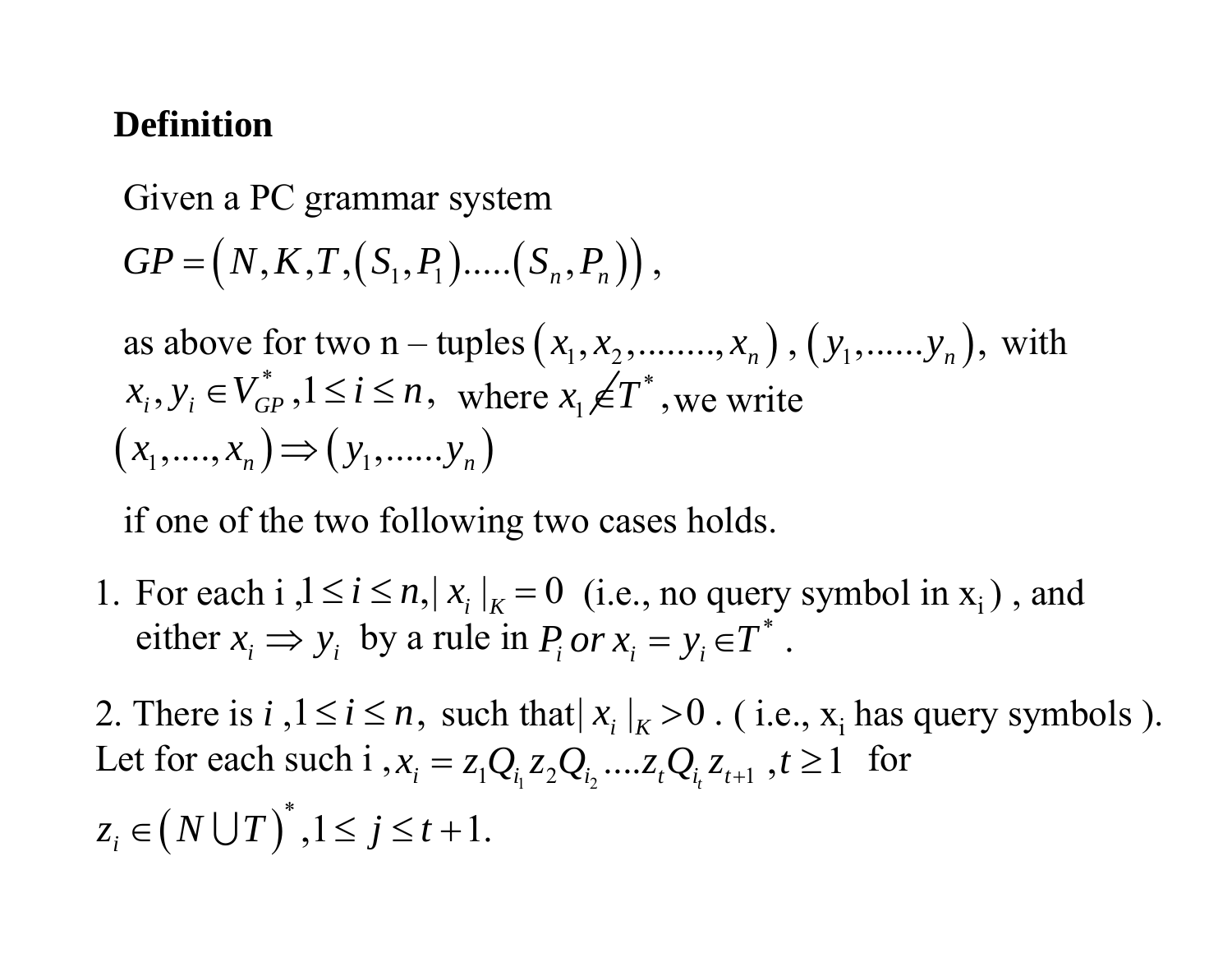$$
\text{If } \left| \mathcal{X}_{i_j} \right|_K = 0, \text{ for all } j, 1 \le j \le t, \text{ then } \mathcal{Y}_i = z_i x_{i_1} z_2 x_{i_2} \dots z_t x_{i_t} z_{t+1}
$$
\n
$$
\text{and } \mathcal{Y}_{i_j} = S_j
$$

( in returning mode ) and  $y_{i_j} = x_{i_j}$  ( in non returning mode )  $1 \le j \le t$ . if for some  $j$ ,  $1 \le j \le t$ ,  $|x_{i_j}|_k \ne 0$ , then  $y_i = x_i$ . For all  $i, 1 \le i \le n$ , such that  $y_i$  is not specified above, we have  $y_i = x_i$ .

An n-tuple  $(x_1, \ldots, x_n)$  with  $x_i \in V_{GP}^*$  is called an instantaneous description (ID) (of GP).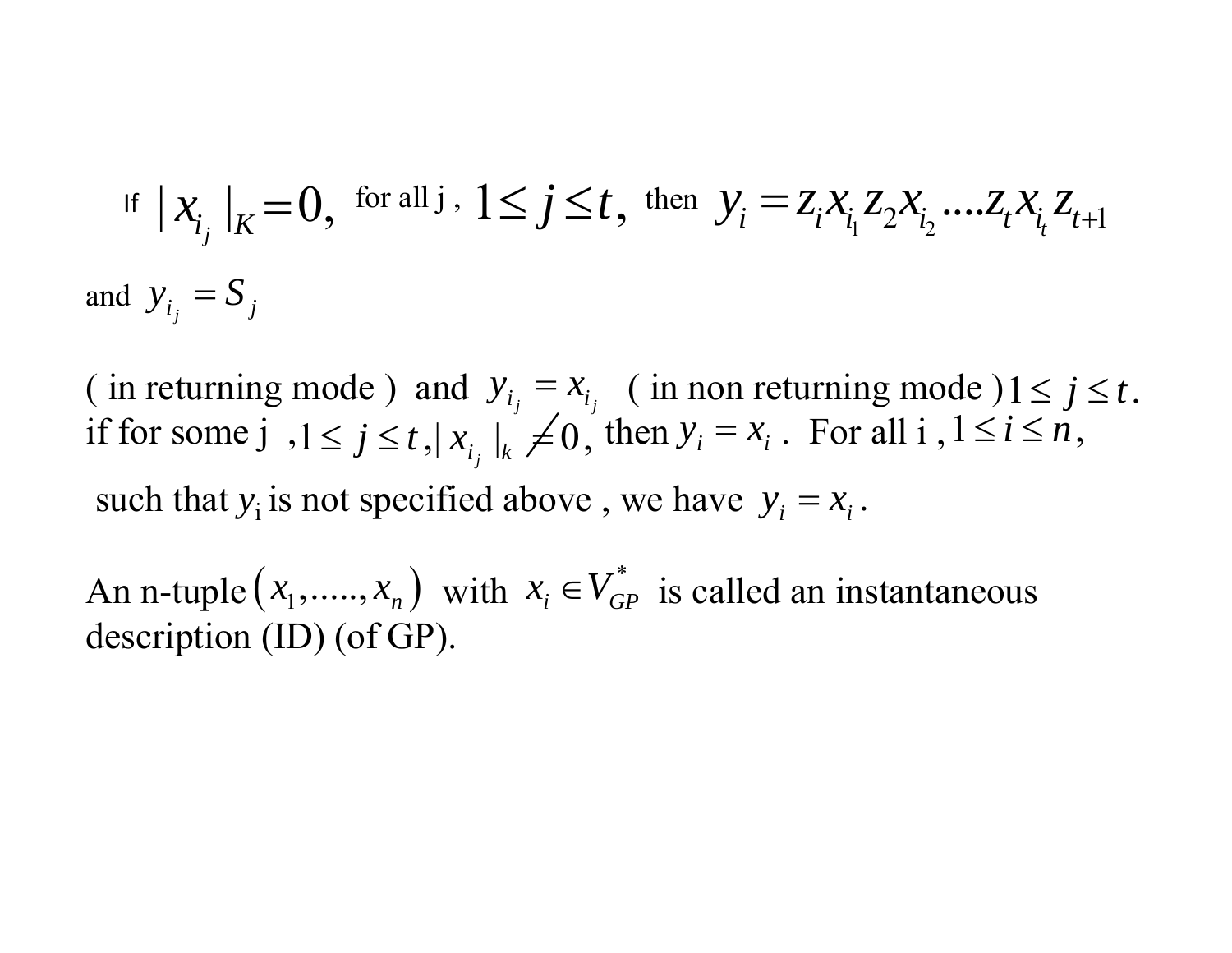# Thus an ID  $(x_1, \ldots, x_n)$  directly gives rise to an ID  $(y_1, \ldots, y_n)$ , if either

(a)Component wise derivation: No query symbol appears in  $x_1, \ldots, x_n$ ; then we have  $x_i \Rightarrow y_i$  using a rule in  $P_i$ , if  $x_i$  has a non terminal. If  $x_i \in T^*$ ,  $y_i = x_i$ terminal. If  $x_i \in T^*$ ,  $y_i = x_i$ 

communication step is performed . Each occurrence of  $Q_j$  in  $X_i$  is (b) Communication step : Query symbols occur in some  $x_i$ . Then, a replaced by  $x_j$ , provided  $x_j$  does not contain query symbols. In essence a component  $x_i$  containing query symbols is modified only when all occurrences of query symbols in it refer to strings without occurrences of query symbols .  $x_j$ , provided x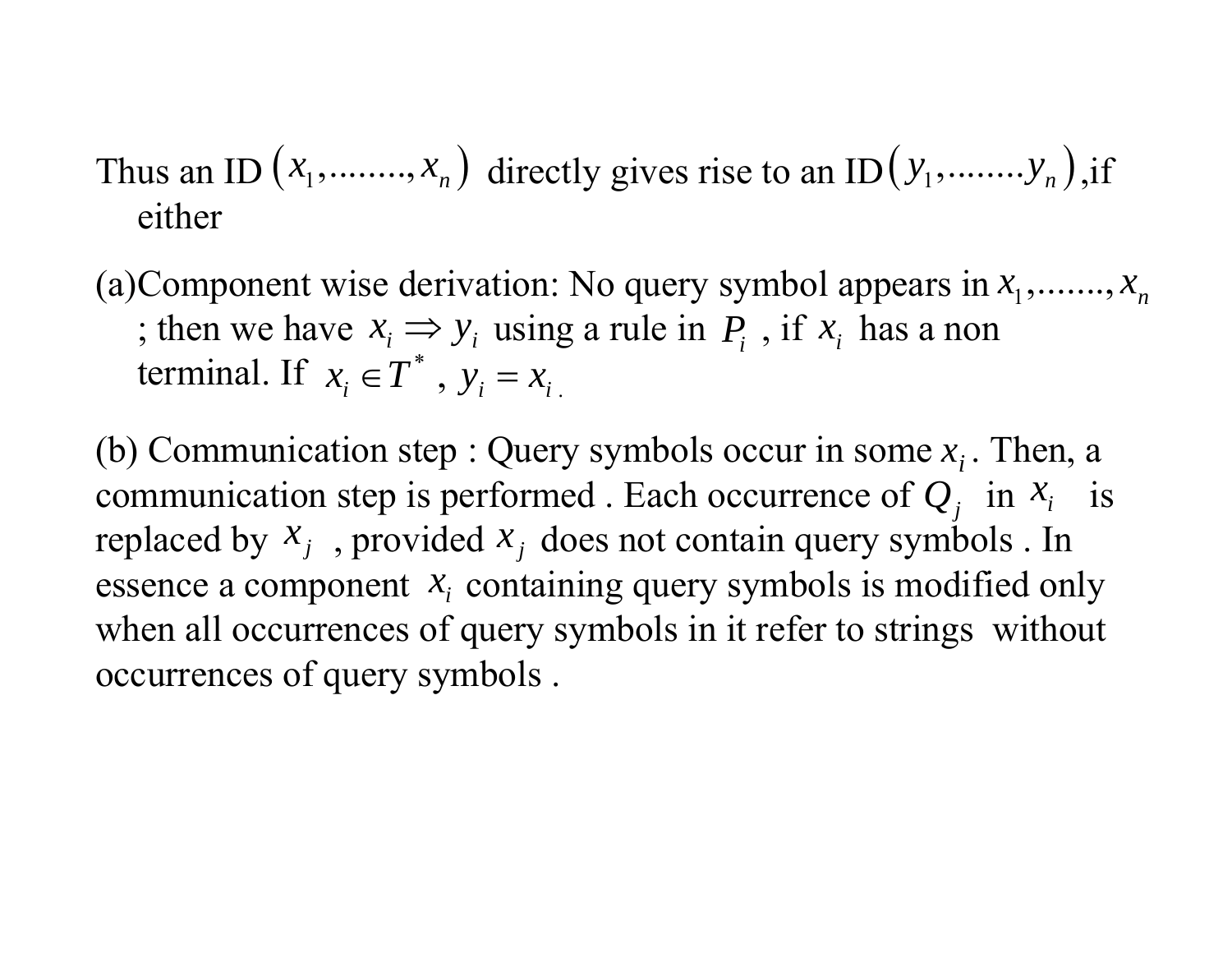In this communication step  $x_j$  replaces the query symbol  $Q_j$ . After that , GS resumes starting from axiom ( this is called returning mode ) or continues from where it was ( this is called non- returning mode ) . Communication has priority over rewriting. No rewriting is possible as long as one query symbol is present in any component. If some query symbols in a component cannot be replaced in a given communication step , it may be possible that they can be replaced in the next step . When the first component ( master ) has a terminal string derivation stops  $\Rightarrow$  is used to represent both rewriting and communication steps  $\Rightarrow$  is the reflexive transitive closure of  $\Rightarrow$ . We write  $\Rightarrow$  for returning mode  $\Rightarrow$  for non returning mode. *r* $\implies$ *nr*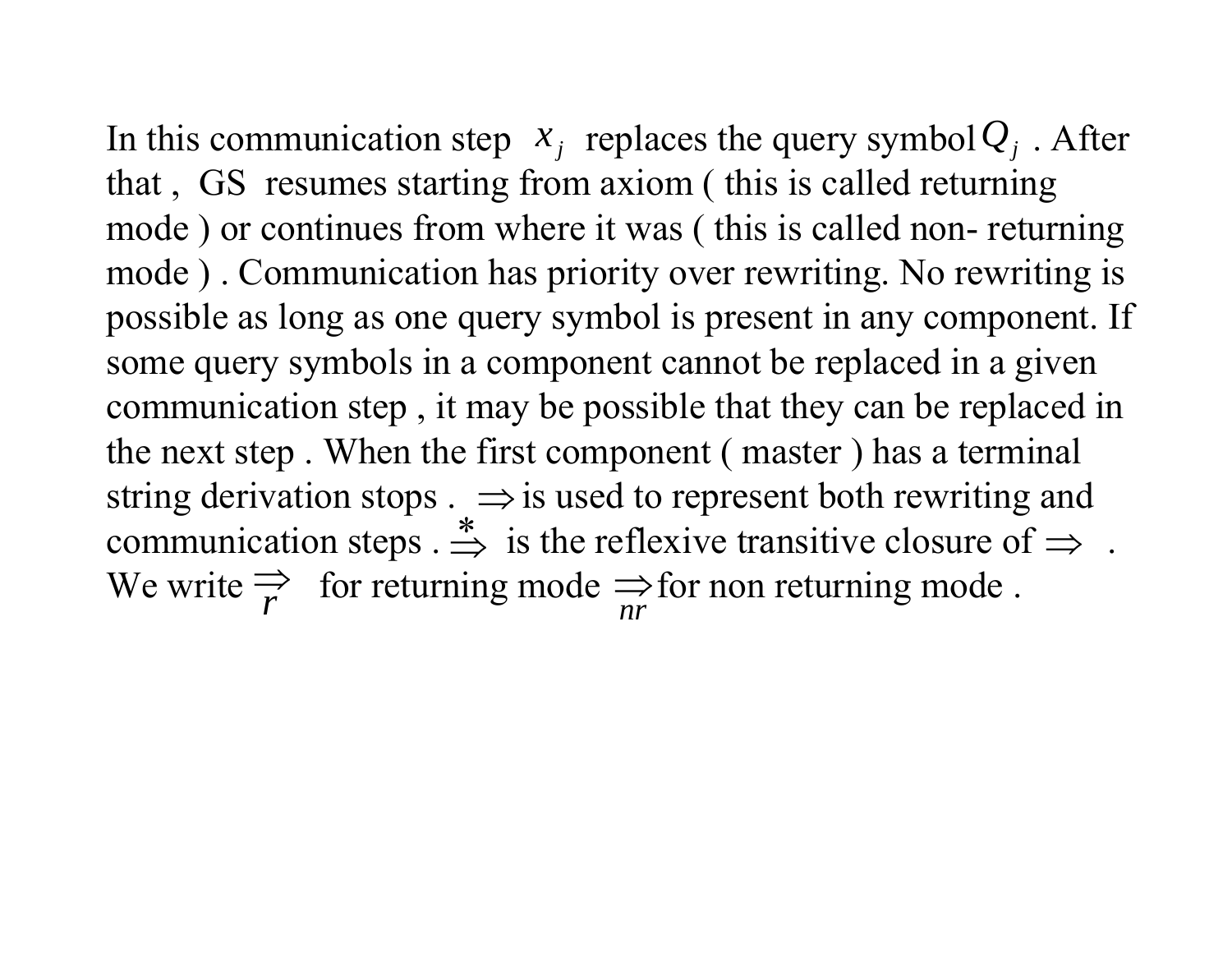### **Definition**

The language generated by a PC grammar system GP 1. In returning mode is :

$$
L_r(GP)\bigg\{x \in T^* \mid (S_1, ..., S_n) \xrightarrow{*} (x, \alpha_2, ..., \alpha_n), \alpha_i, V_{GP}^*, 2 \le i \le n \bigg\}
$$

2. In non - returning mode is :

$$
L_{nr}(GP)\left\{x \in T^* \mid (S_1, ..., S_n) \underset{nr}{\Rightarrow}(x, \alpha_2, ..., \alpha_n), \alpha_i \in V_{GP}^*, 2 \le i \le n \right\}
$$

If a query symbol is present , rewriting is not possible in any component. If circular query occurs , communication will not be possible and the derivation halts without producing a string for the language .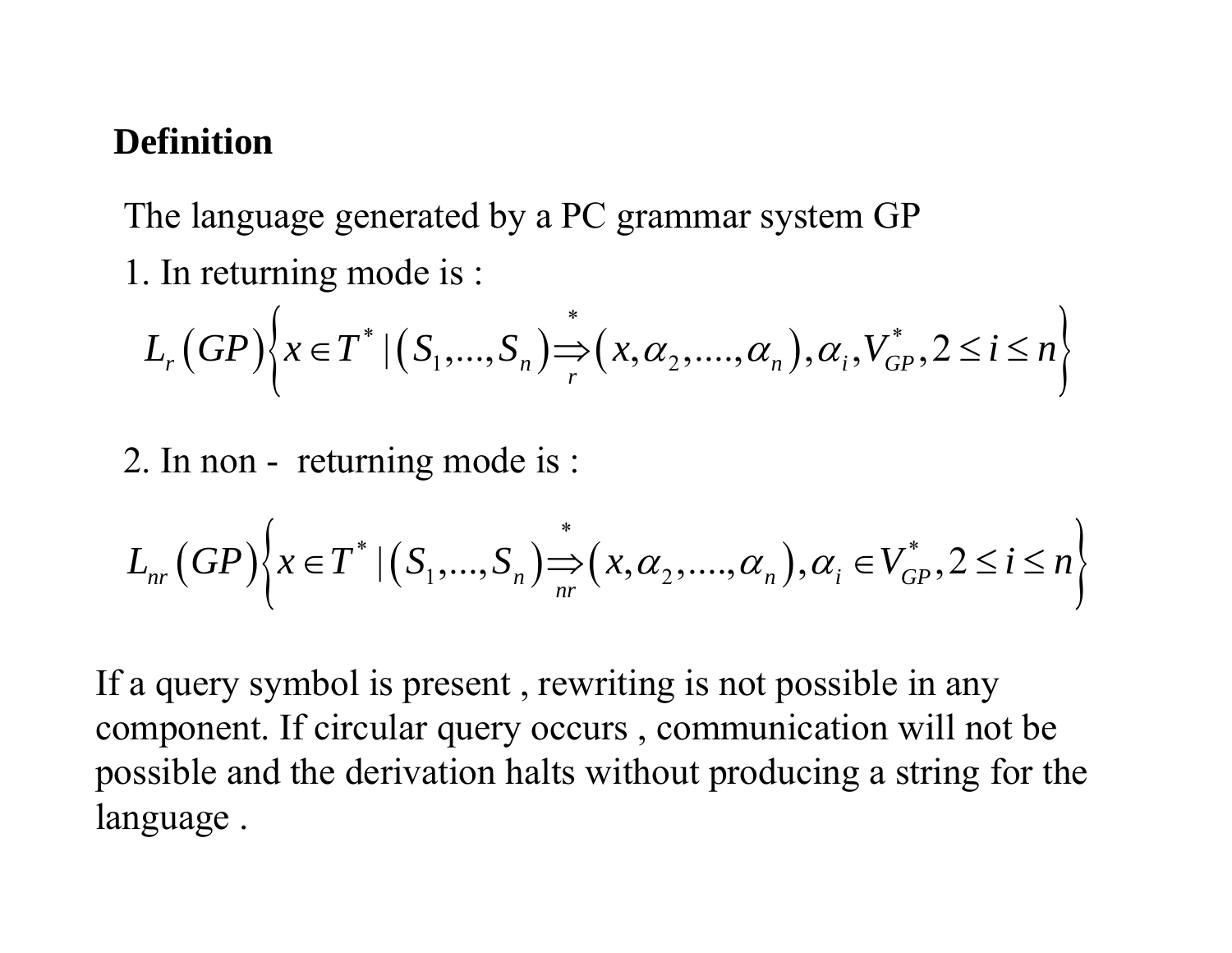Circular query means something like the following :

component i has query symbol  $\mathcal{Q}_j$ :

component j has query symbol  $\mathcal{Q}_k$  :

and component k has query symbol  $|Q_i|$  :

this is an example of a cycle query

The first component is called the master and the language consists of terminal strings derived there.

Generally , any component can introduce the query symbols . This is called non centralized system . If only the first component is allowed to introduce query symbols , it is called a centralized system .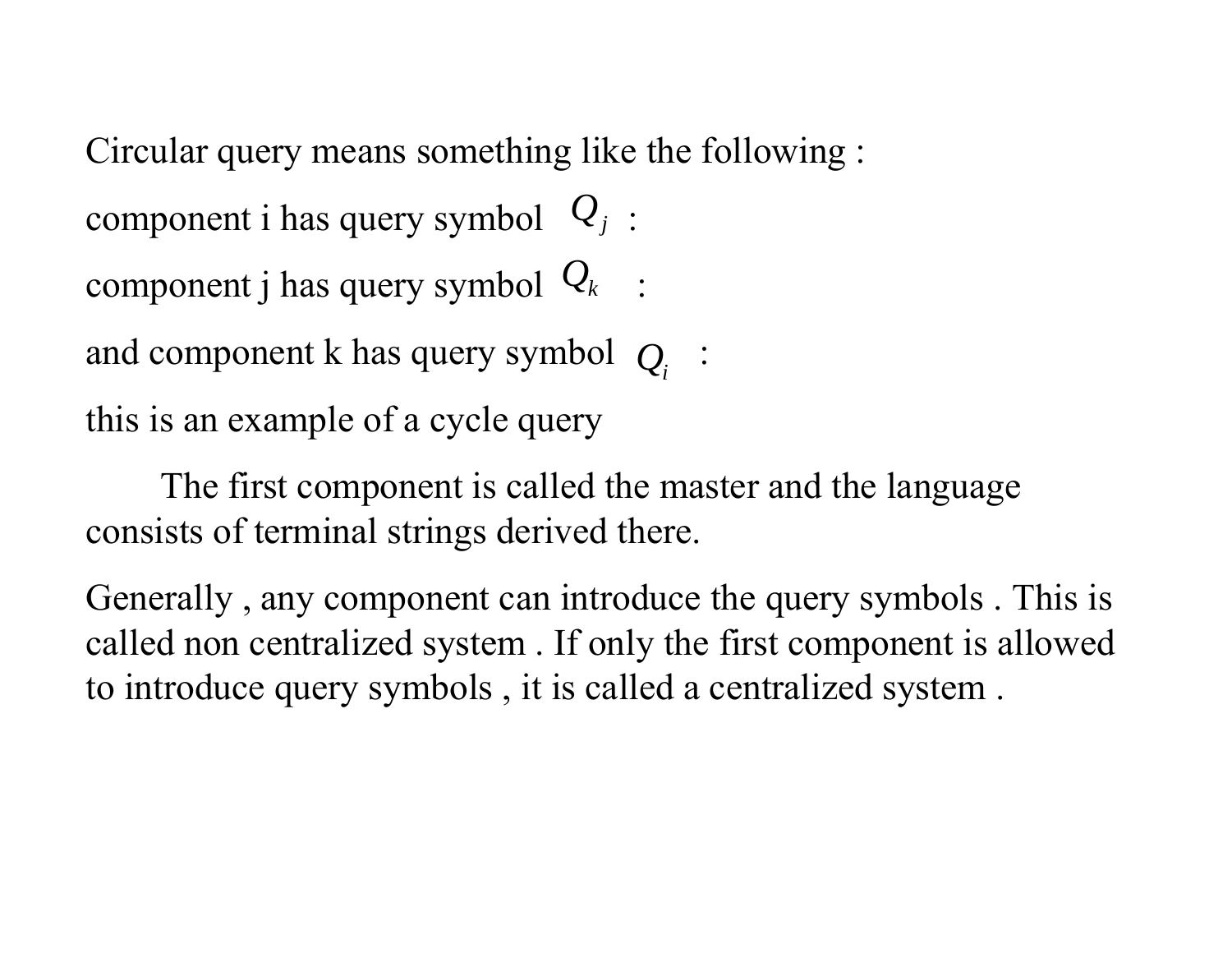A PC grammar system is said to be regular , linear , context free , and context sensitive , depending on the type of rules used in components .

There are a number of results on the hierarchy of PC grammar systems. Csuhaj Varju et al..,(1997) gave a detailed description of these systems.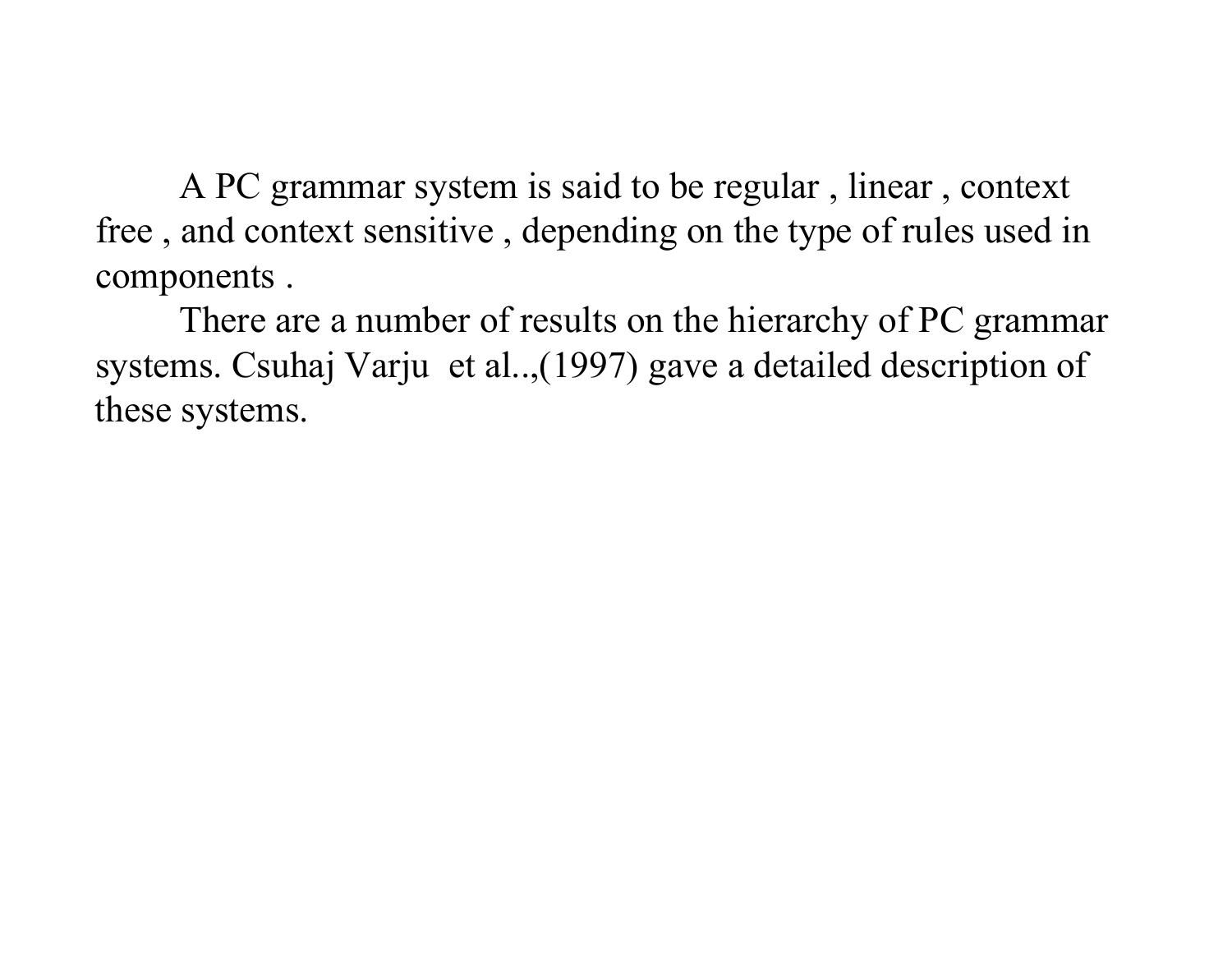#### **Example**

#### 1. Let

$$
GP_1 = \left( \{ S_1, S_1, S_2, S_3 \}, \{ Q_1, Q_2, Q_3 \}, \{ a, b \}, (S_1, P_1), (S_2, P_2), \right)
$$

$$
(S_3, P_3)
$$

### $P_{\rm l}$  Consists of rules :

1.  $S_1 \rightarrow abc$ 2.  $S_1 \to a^2 b^2 c^2$ 3.  $S_1 \to aS_1$ 4.  $S_1 \to a^3 Q_2$ 5.  $S_1 \rightarrow aS$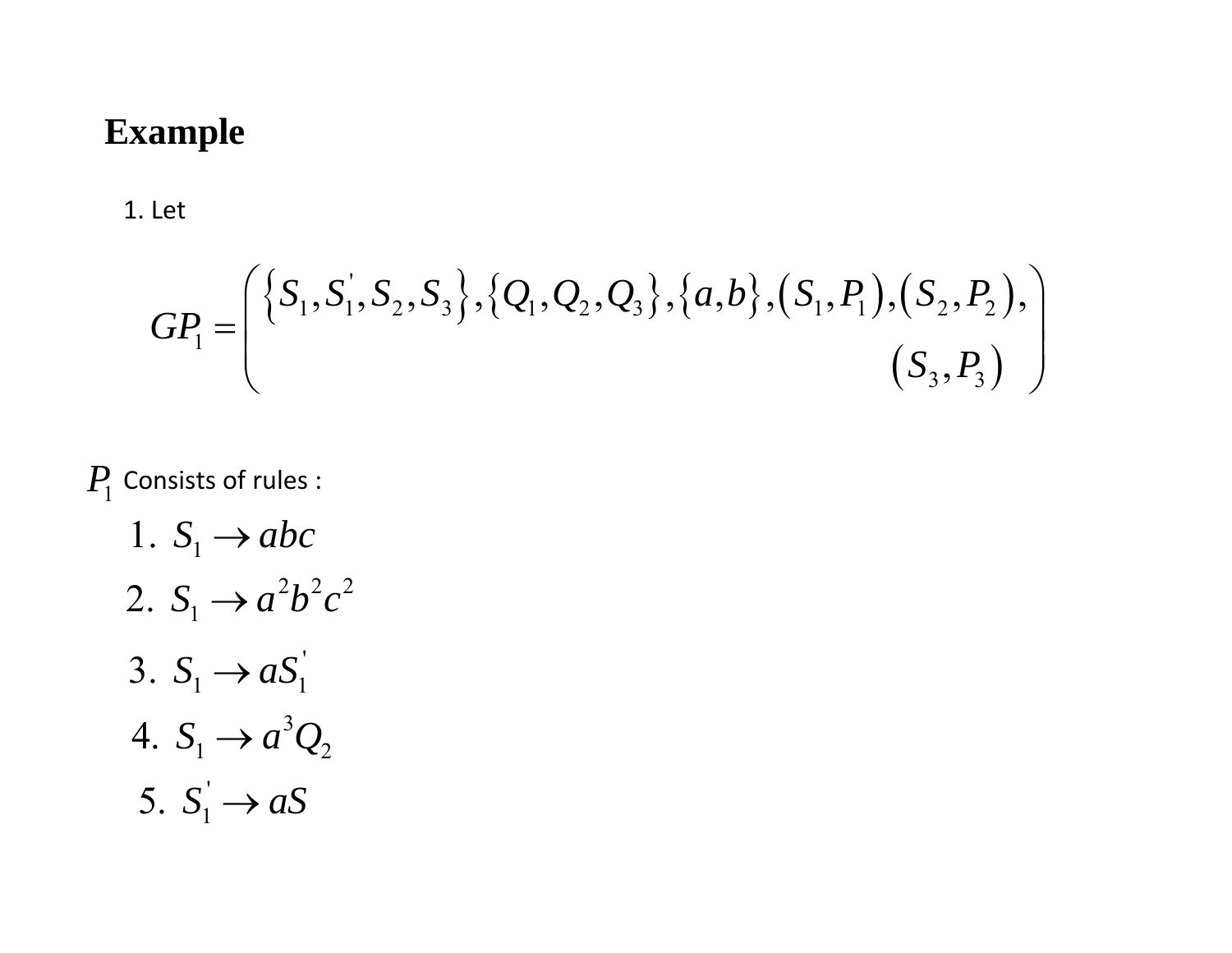6.  $S_1' \to a^3 Q_2$ 7.  $S_2 \rightarrow b^2 Q_3$ 8.  $S_3 \rightarrow c$  $P_2 = \{S_2 \rightarrow bS_2\}$  $P_3 = \{S_3 \rightarrow cS_3\}$  $L_r(GP_1) = L_{nr}(GP_1) = \{a^n b^n c^n \mid n \ge 1\}$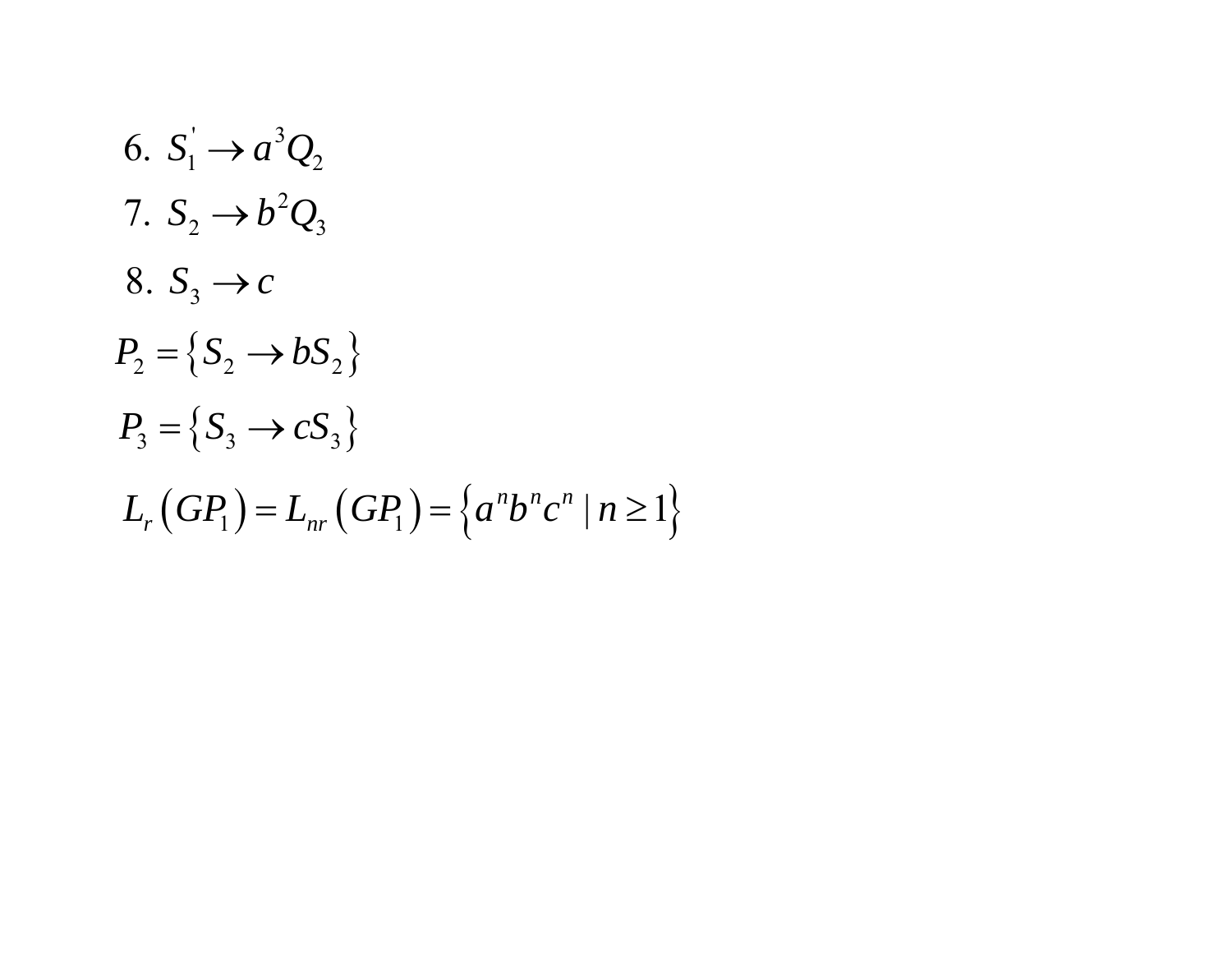This can be seen as follows



derivation stops 
$$
abc \in L_r(GP_1), L_{nr}(GP_1)
$$

| $S_1$       | $S_{\gamma}$ | $S_3$  |
|-------------|--------------|--------|
| $a^2b^2c^2$ | $bS_2$       | $cS_3$ |

 $a^2b^2c^2 \in L_r(GP_1), L_{nr}(GP_1)$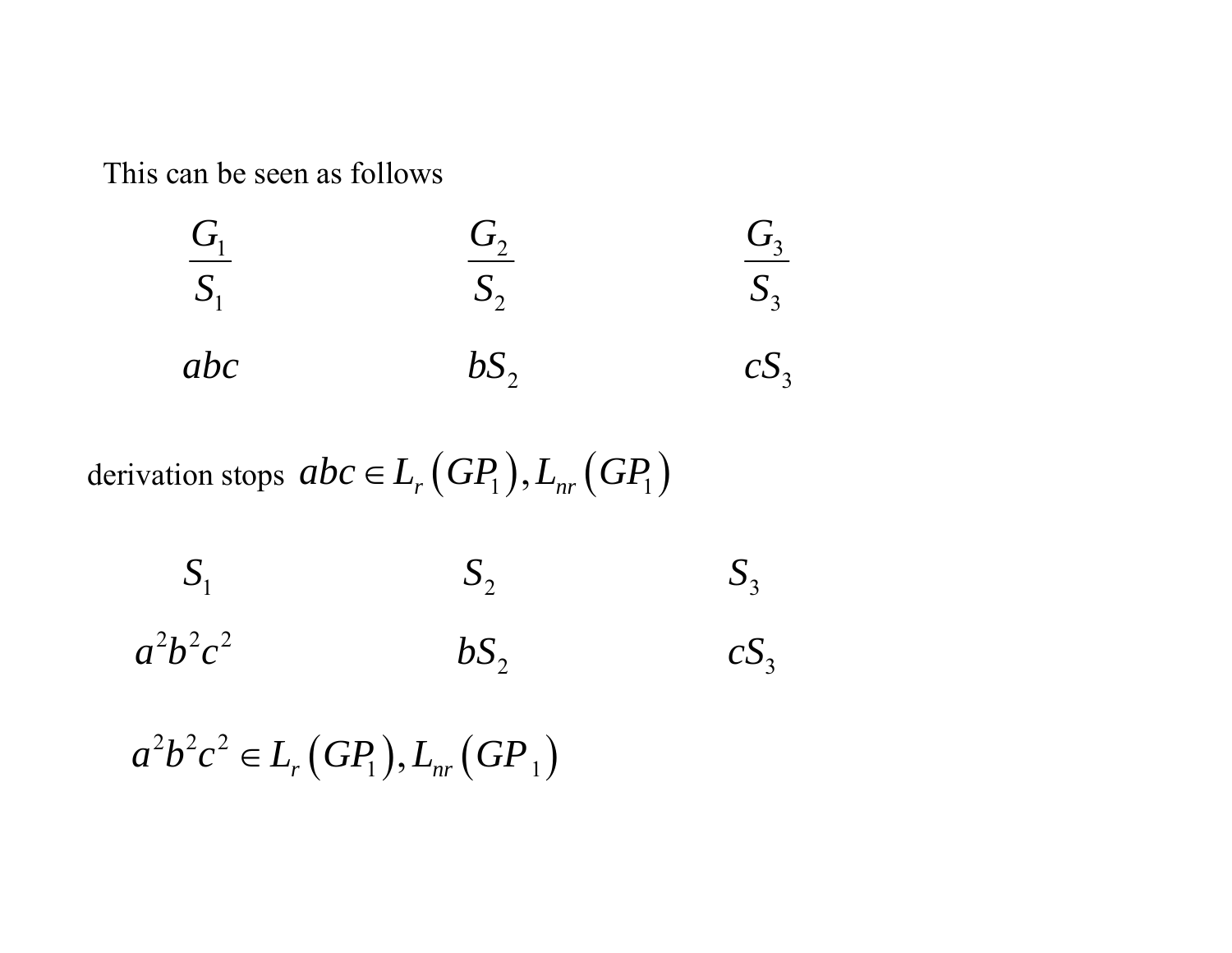| $\frac{G_1}{\sqrt{2}}$<br>S <sub>1</sub> | $G_{2}$<br>$S_2$ | G <sub>3</sub><br>S <sub>3</sub>     |  |
|------------------------------------------|------------------|--------------------------------------|--|
| $a^3Q_2$                                 | $bS_2$           | $cS_3$                               |  |
| $a^3bS_2$                                | $S_2$            | $cS_3$                               |  |
| $a^3bb^2Q_3$                             | bS <sub>2</sub>  | $c^2S_3$                             |  |
| $a^3b^3c^2S_3$                           | bS <sub>2</sub>  | $S_3$                                |  |
| $a^3b^3c^3$                              | $b^2S_2$         | cS <sub>3</sub><br>in returning mode |  |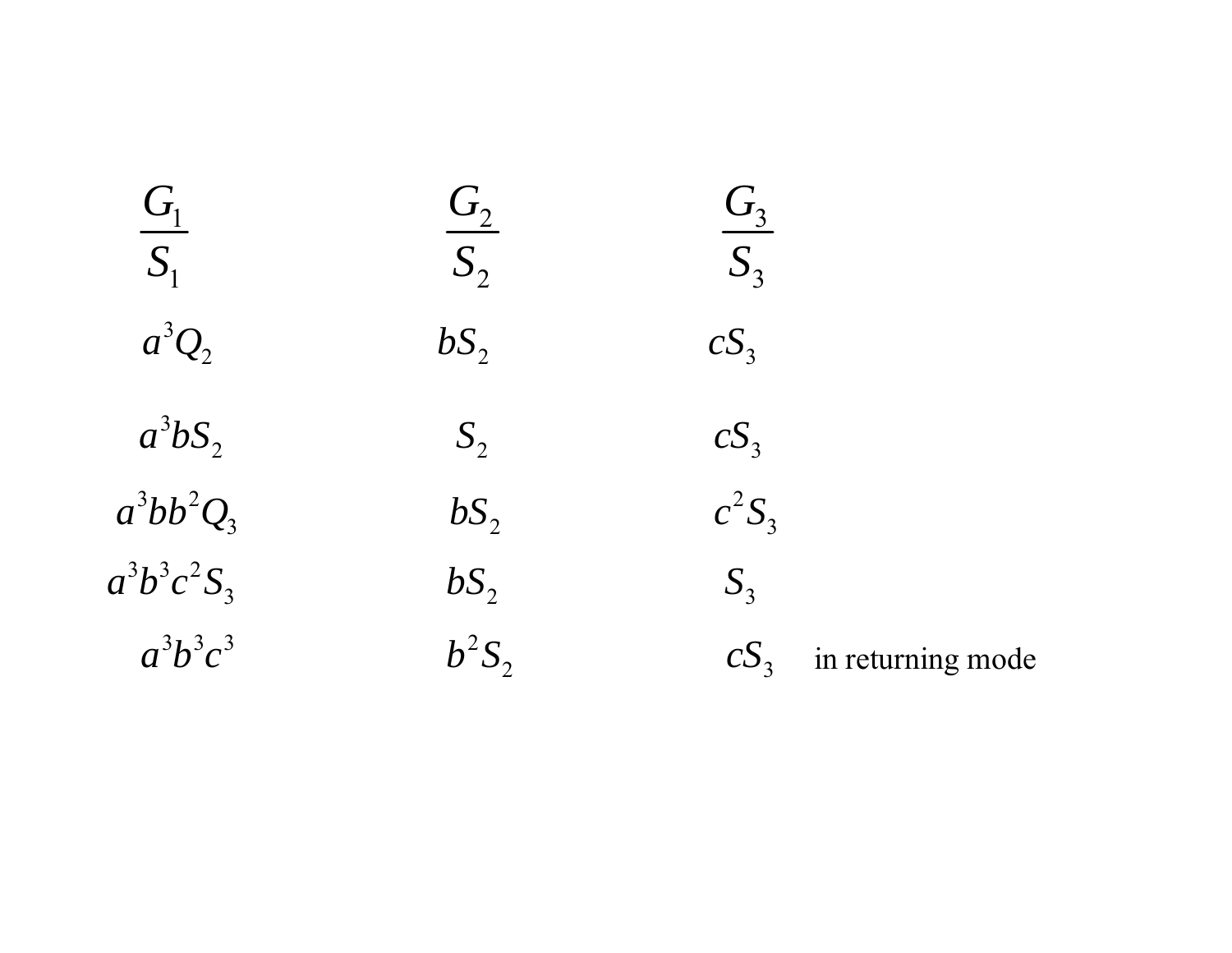$a^3Q_2$  *bS*<sub>2</sub> *cS* 3 *<sup>a</sup> bS bS cS* 3 2 *<sup>a</sup> bb Q b S <sup>c</sup> S* 332 *abcS b S <sup>c</sup> S*  $3\overline{)}3\overline{)}3$ 

1  $\omega_2$   $\omega_3$  $S_1$   $S_2$   $S_3$ 2  $\omega_2$   $\omega_3$ 2  $\omega_2$   $\omega_3$  $b^2S_2$   $c^2S_3$ 2 3  $b^2S_2$   $c^2S_3$ 3

2

3 2 3 *abc b S <sup>c</sup> S* in non returning mode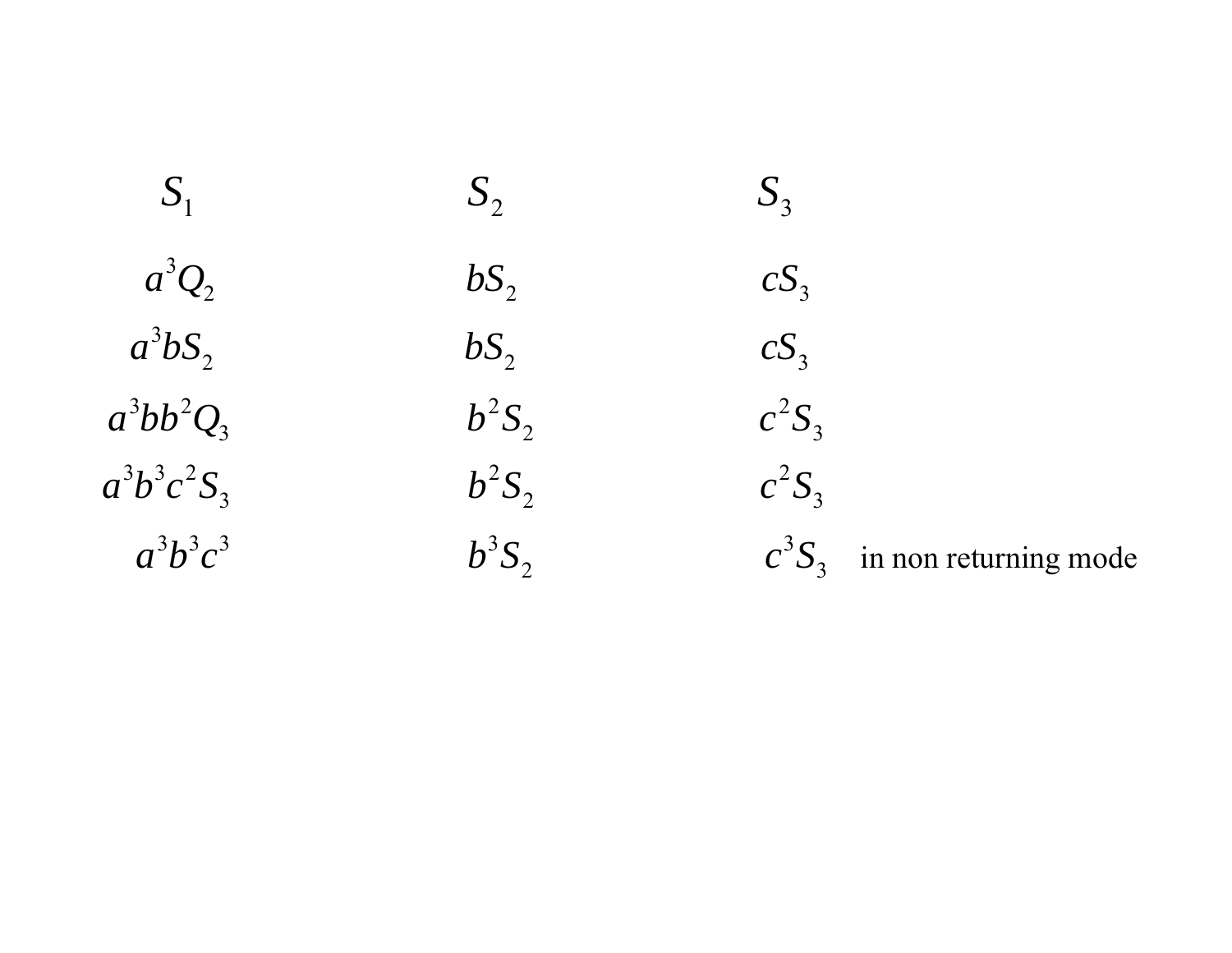# $a^3b^3c^3 \in L_r(GP_1), L_{nr}(GP_1)$

| $\frac{G_1}{\sqrt{2}}$ | $\mathit{G}_2$  | G <sub>3</sub>                       |  |
|------------------------|-----------------|--------------------------------------|--|
| $S_1$                  | $S_2$           | S <sub>3</sub>                       |  |
| $aS_1$                 | bS <sub>2</sub> | cS <sub>3</sub>                      |  |
| $aa^3Q_3$              | $b^2S_2$        | $c^2S_3$                             |  |
| $a^4b^2S_2$            | $S_{2}$         | $c^2S_3$                             |  |
| $a^4b^2b^2Q_3$         | $bS_2$          | $c^3S_3$                             |  |
| $a^4b^2c^3c_3$         | $bS_2$          | $S_{3}$                              |  |
| $a^4b^4c^4$            | $b^2S_2$        | in returning mode<br>cS <sub>3</sub> |  |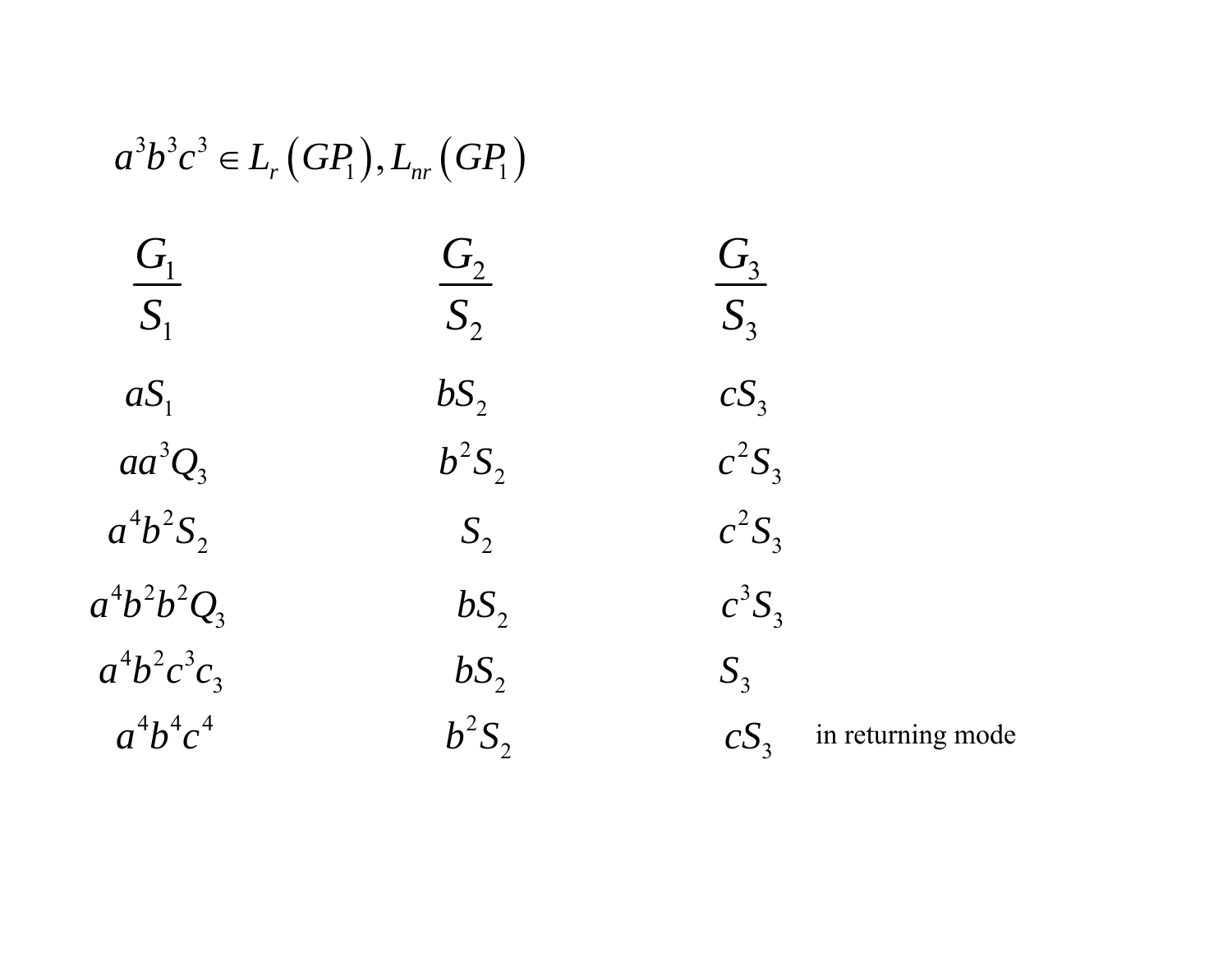| $S_{1}$        | $S_{2}$         | S <sub>3</sub>                 |
|----------------|-----------------|--------------------------------|
| $aS_1$         | bS <sub>2</sub> | cS <sub>3</sub>                |
| $aa^3Q_2$      | $b^2S_2$        | $c^2S_3$                       |
| $a^4b^2S_2$    | $b^2S_2$        | $c^2S_3$                       |
| $a^4b^2b^2Q_3$ | $b^3S_2$        | $c^3S_3$ in non returning mode |
| $a^4b^4c^3S_3$ | $b^3S_2$        | $c^3S_3$                       |
| $a^4b^4c^4$    | $b^4S_2$        | $c^4S_3$                       |

 $a^4b^4c^4 \in L_1(GP_1), L_{nr}(GP_1)$ .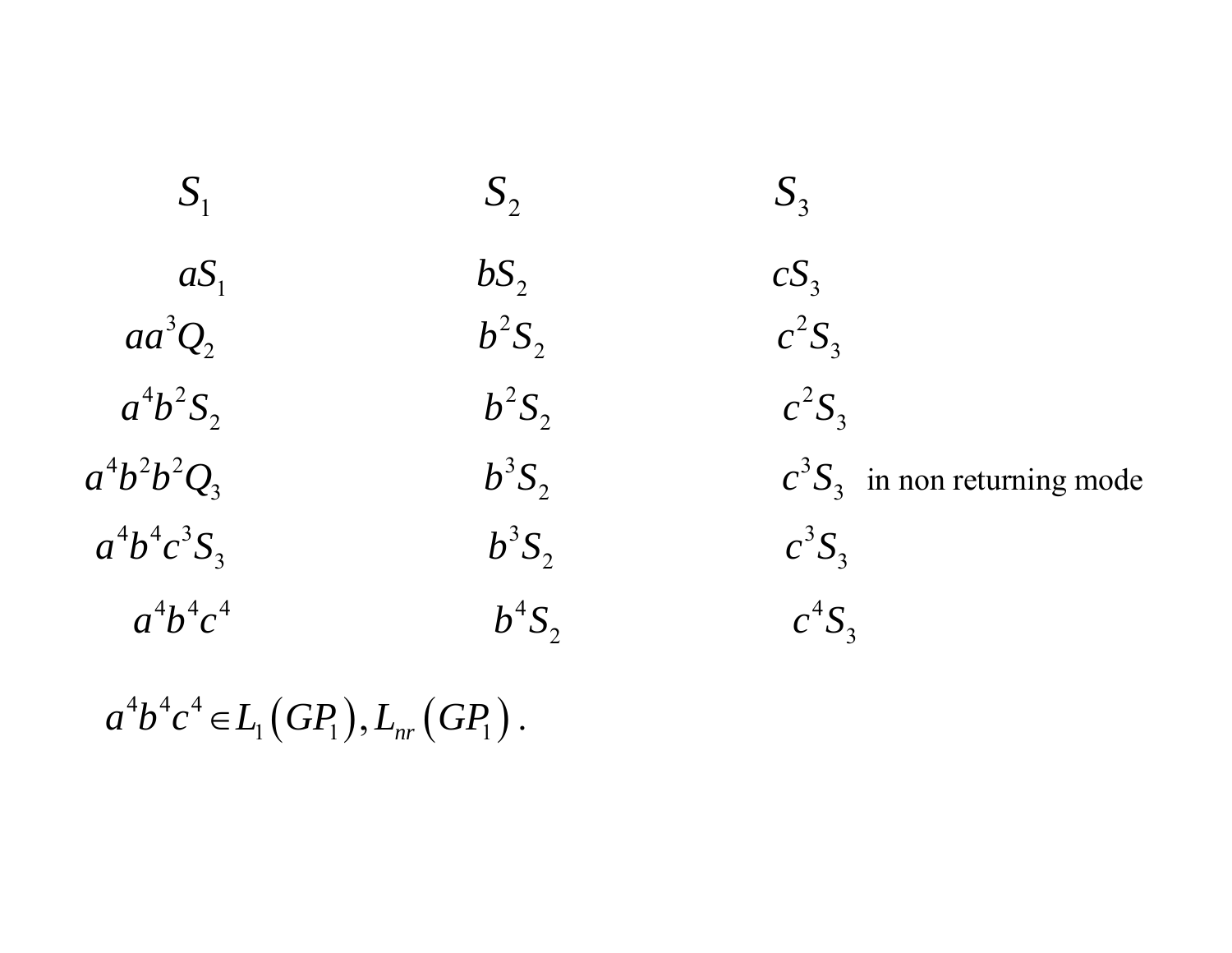2. Let 
$$
GP_2 = (\{S_1, S_2\}, \{Q_1, Q_2\}, \{a, b\}, (S_1, P_1)(S_2, P_2)),
$$

where

$$
P_1 = \{S_1 \to S_1, S_1 \to Q_1 Q_2\}
$$
  
\n
$$
P_2 = \{S_2 \to aS_2, S_2 \to bS_2, S_2 \to a, S_2 \to b\}
$$
  
\n
$$
L_r(GP_2) = L_{nr}(GP_2) = \{ww | w \in \{a, b\}^+\}
$$